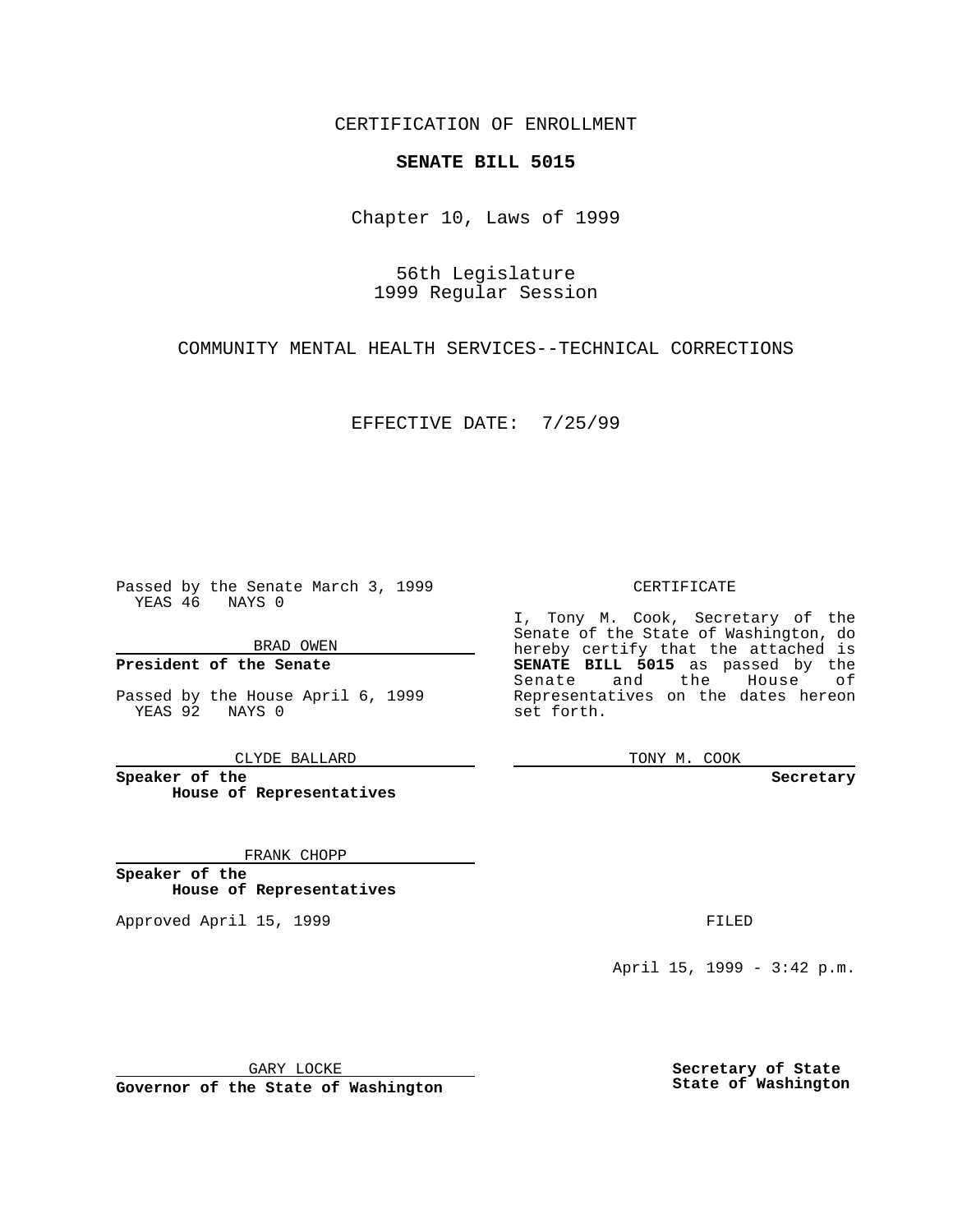## **SENATE BILL 5015** \_\_\_\_\_\_\_\_\_\_\_\_\_\_\_\_\_\_\_\_\_\_\_\_\_\_\_\_\_\_\_\_\_\_\_\_\_\_\_\_\_\_\_\_\_\_\_

\_\_\_\_\_\_\_\_\_\_\_\_\_\_\_\_\_\_\_\_\_\_\_\_\_\_\_\_\_\_\_\_\_\_\_\_\_\_\_\_\_\_\_\_\_\_\_

Passed Legislature - 1999 Regular Session

#### **State of Washington 56th Legislature 1999 Regular Session**

**By** Senators Long, Hargrove, Winsley and Costa

Read first time 01/11/1999. Referred to Committee on Human Services & Corrections.

 AN ACT Relating to technical, clarifying, nonsubstantive amendments to community mental health services; amending RCW 71.24.025, 71.24.030, 71.24.035, 71.24.049, 71.24.110, 71.24.220, 71.24.300, 71.24.400, 71.24.405, 71.24.415, and 71.24.460; adding a new section to chapter 71.24 RCW; creating new sections; repealing RCW 71.24.410; and repealing 1989 c 205 s 23 (uncodified).

BE IT ENACTED BY THE LEGISLATURE OF THE STATE OF WASHINGTON:

 NEW SECTION. **Sec. 1.** The purpose of this act is to eliminate dates and provisions in chapter 71.24 RCW which are no longer needed. The legislature does not intend this act to make, and no provision of this act shall be construed as, a substantive change in the service delivery system or funding of the community mental health services law.

 **Sec. 2.** RCW 71.24.025 and 1997 c 112 s 38 are each amended to read as follows:

 Unless the context clearly requires otherwise, the definitions in this section apply throughout this chapter.

 (1) "Acutely mentally ill" means a condition which is limited to a short-term severe crisis episode of: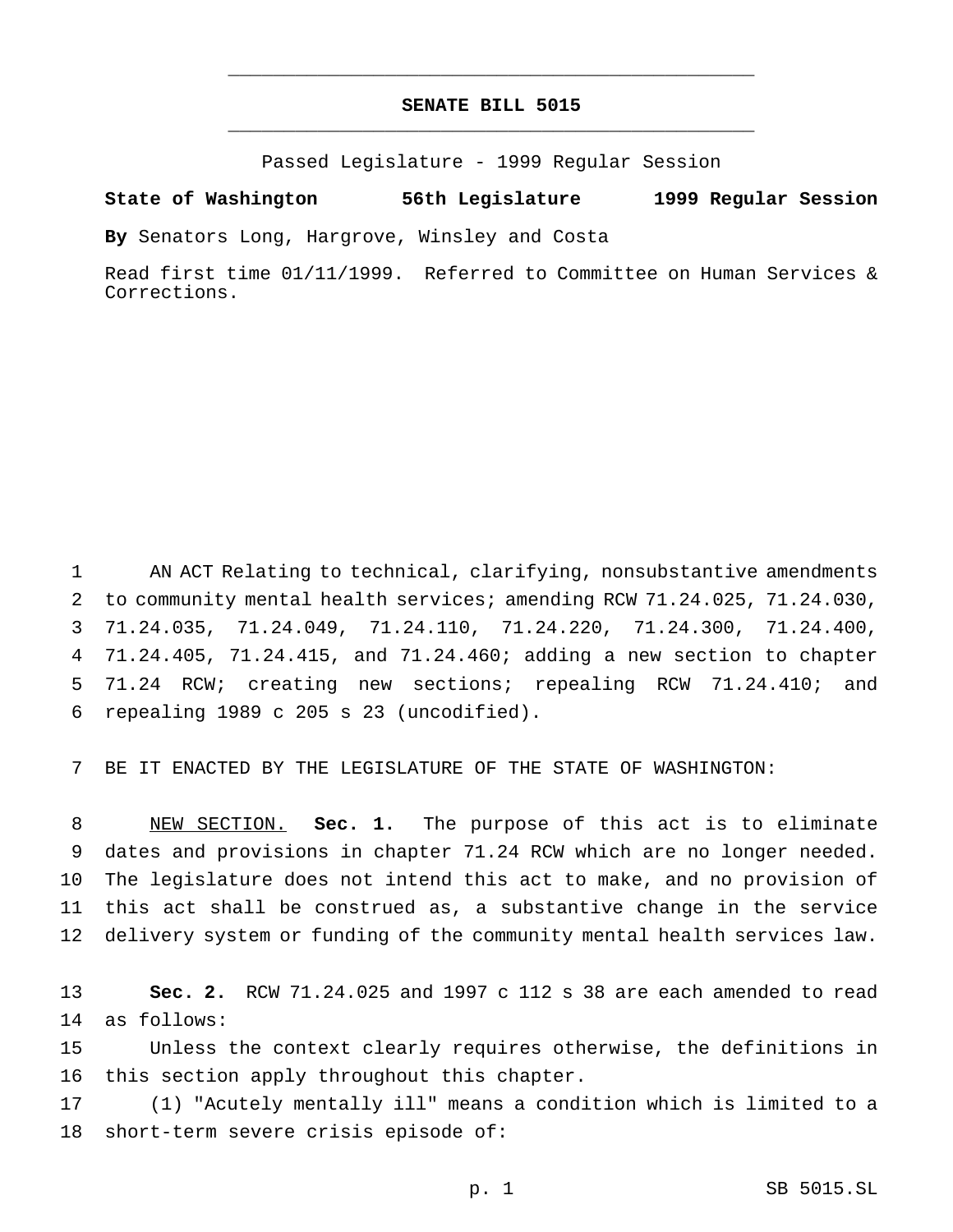(a) A mental disorder as defined in RCW 71.05.020 or, in the case of a child, as defined in RCW 71.34.020;

 (b) Being gravely disabled as defined in RCW 71.05.020 or, in the case of a child, a gravely disabled minor as defined in RCW 71.34.020; or

 (c) Presenting a likelihood of serious harm as defined in RCW 71.05.020 or, in the case of a child, as defined in RCW 71.34.020.

8 (2) "Available resources" means ((those)) funds ((which shall be)) 9 appropriated ((under this chapter by the legislature during any 10 biennium)) for the purpose of providing community mental health 11 programs under RCW 71.24.045((<del>. When regional support networks are</del> 12 established or after July 1, 1995, "available resources" means)), federal funds, except those provided according to Title XIX of the Social Security Act, and state funds appropriated under this chapter or chapter 71.05 RCW by the legislature during any biennium for the purpose of providing residential services, resource management services, community support services, and other mental health services. This does not include funds appropriated for the purpose of operating and administering the state psychiatric hospitals, except as negotiated according to RCW 71.24.300(1)(d).

 (3) "Licensed service provider" means an entity licensed according to this chapter or chapter 71.05 RCW that meets state minimum standards or individuals licensed under chapter 18.57, 18.71, 18.83, or 18.79 RCW, as it applies to registered nurses and advanced registered nurse practitioners.

(4) "Child" means a person under the age of eighteen years.

 (5) "Chronically mentally ill adult" means an adult who has a mental disorder and meets at least one of the following criteria:

 (a) Has undergone two or more episodes of hospital care for a mental disorder within the preceding two years; or

 (b) Has experienced a continuous psychiatric hospitalization or residential treatment exceeding six months' duration within the preceding year; or

 (c) Has been unable to engage in any substantial gainful activity by reason of any mental disorder which has lasted for a continuous period of not less than twelve months. "Substantial gainful activity" shall be defined by the department by rule consistent with Public Law 92-603, as amended.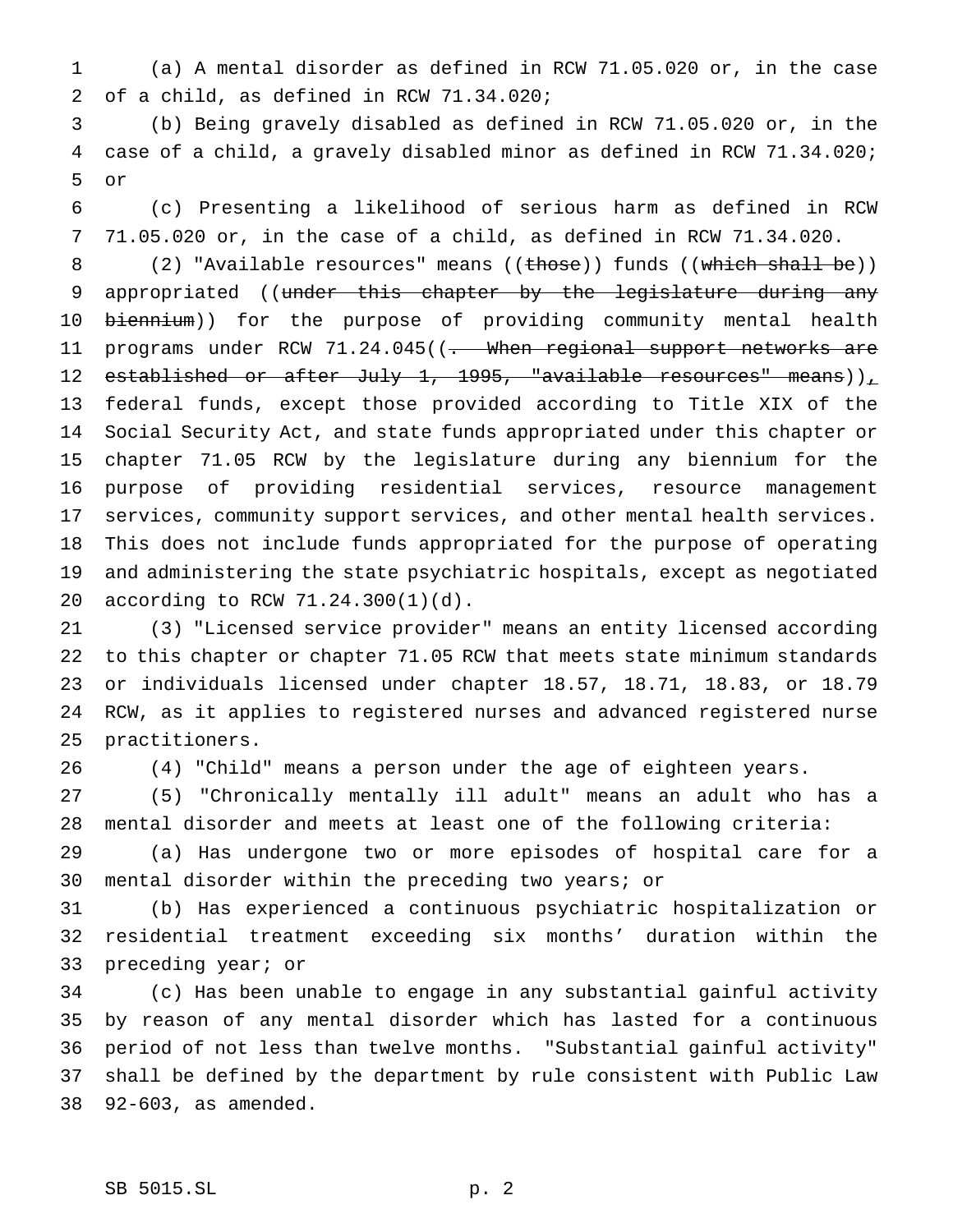(6) "Severely emotionally disturbed child" means ((an infant or)) a child who has been determined by the regional support network to be experiencing a mental disorder as defined in chapter 71.34 RCW, including those mental disorders that result in a behavioral or conduct disorder, that is clearly interfering with the child's functioning in family or school or with peers and who meets at least one of the following criteria:

 (a) Has undergone inpatient treatment or placement outside of the 9 home related to a mental disorder within the last two years;

 (b) Has undergone involuntary treatment under chapter 71.34 RCW within the last two years;

 (c) Is currently served by at least one of the following child- serving systems: Juvenile justice, child-protection/welfare, special education, or developmental disabilities;

(d) Is at risk of escalating maladjustment due to:

 (i) Chronic family dysfunction involving a mentally ill or inadequate caretaker;

(ii) Changes in custodial adult;

 (iii) Going to, residing in, or returning from any placement outside of the home, for example, psychiatric hospital, short-term inpatient, residential treatment, group or foster home, or a correctional facility;

(iv) Subject to repeated physical abuse or neglect;

(v) Drug or alcohol abuse; or

(vi) Homelessness.

 (7) "Community mental health service delivery system" means public or private agencies that provide services specifically to persons with mental disorders as defined under RCW 71.05.020 and receive funding 29 from ((various)) public sources ((including: (a) Federal medicare, medicaid, or early periodic screening, diagnostic, and treatment 31 programs; or (b) state funds from the division of mental health, division of children and family services, division of alcohol and substance abuse, or division of vocational rehabilitation of the 34 department of social and health services)).

 (8) "Community mental health program" means all mental health 36 services ((e<del>stablished by a county authority. After July 1, 1995, or</del> when the regional support networks are established, "community mental 38 health program" means all)), activities, or programs using available resources.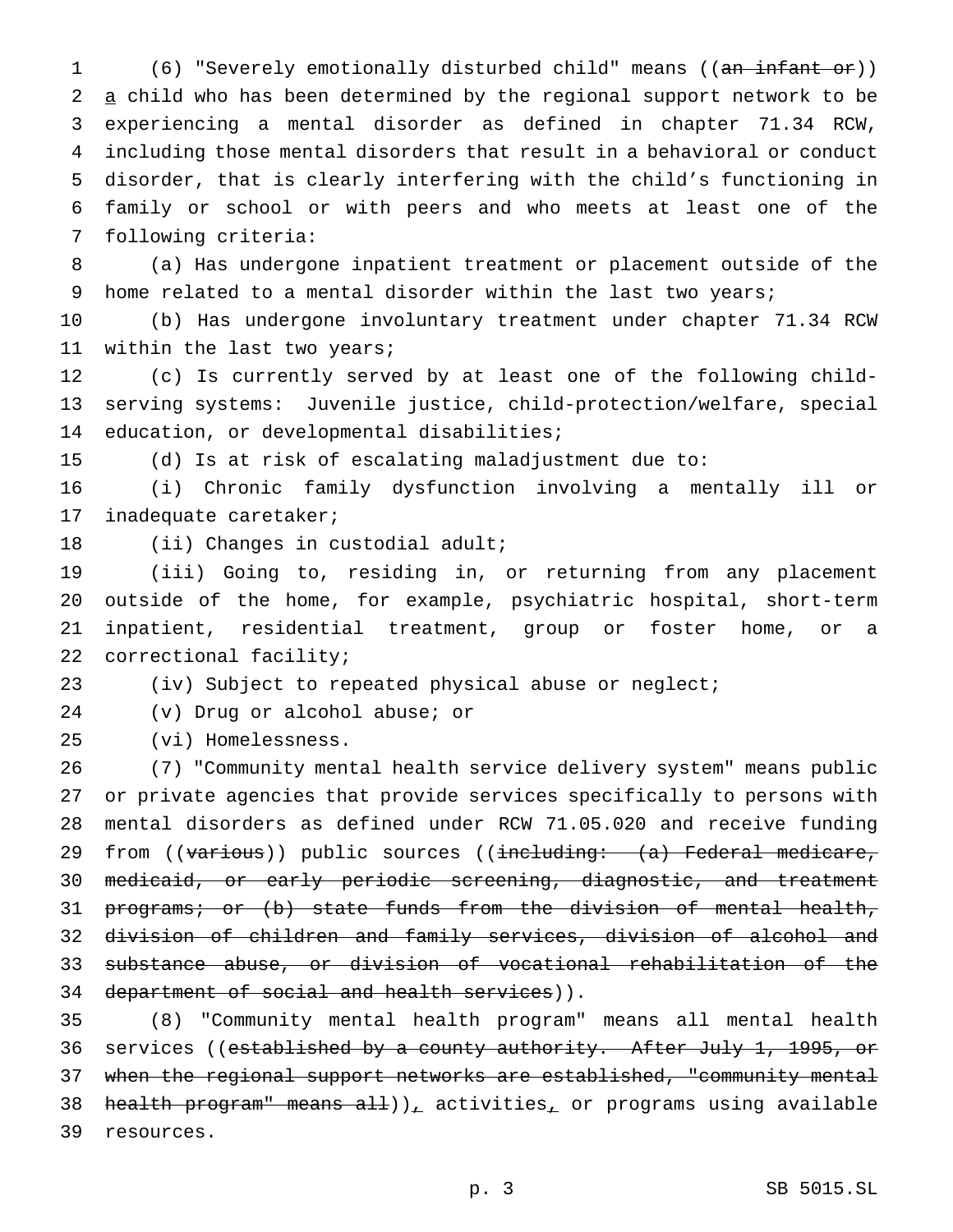1 (9) "Community support services" means ((services for acutely mentally ill persons, chronically mentally ill adults, and severely emotionally disturbed children and includes: (a) Discharge planning for clients leaving state mental hospitals, other acute care inpatient facilities, inpatient psychiatric facilities for persons under twenty- one years of age, and other children's mental health residential treatment facilities; (b) sufficient contacts with clients, families, schools, or significant others to provide for an effective program of 9 community maintenance; and (c) medication monitoring. After July 1, 10 <del>1995, or when regional support networks are established, for adults and</del> 11 children "community support services" means)) services authorized, planned, and coordinated through resource management services including, at least, assessment, diagnosis, emergency crisis intervention available twenty-four hours, seven days a week, prescreening determinations for mentally ill persons being considered for placement in nursing homes as required by federal law, screening for patients being considered for admission to residential services, diagnosis and treatment for acutely mentally ill and severely emotionally disturbed children discovered under screening through the federal Title XIX early and periodic screening, diagnosis, and treatment program, investigation, legal, and other nonresidential services under chapter 71.05 RCW, case management services, psychiatric treatment including medication supervision, counseling, psychotherapy, assuring transfer of relevant patient information between service providers, other services determined by regional support networks, and maintenance of a patient tracking system for chronically mentally ill adults and severely emotionally disturbed children.

 (10) "County authority" means the board of county commissioners, county council, or county executive having authority to establish a community mental health program, or two or more of the county authorities specified in this subsection which have entered into an agreement to provide a community mental health program.

 (11) "Department" means the department of social and health services.

35 (12) "Mental health services" means ((community services pursuant to RCW 71.24.035(5)(b) and other services provided by the state for the 37 mentally ill. When regional support networks are established, or after July 1, 1995, "mental health services" shall include)) all services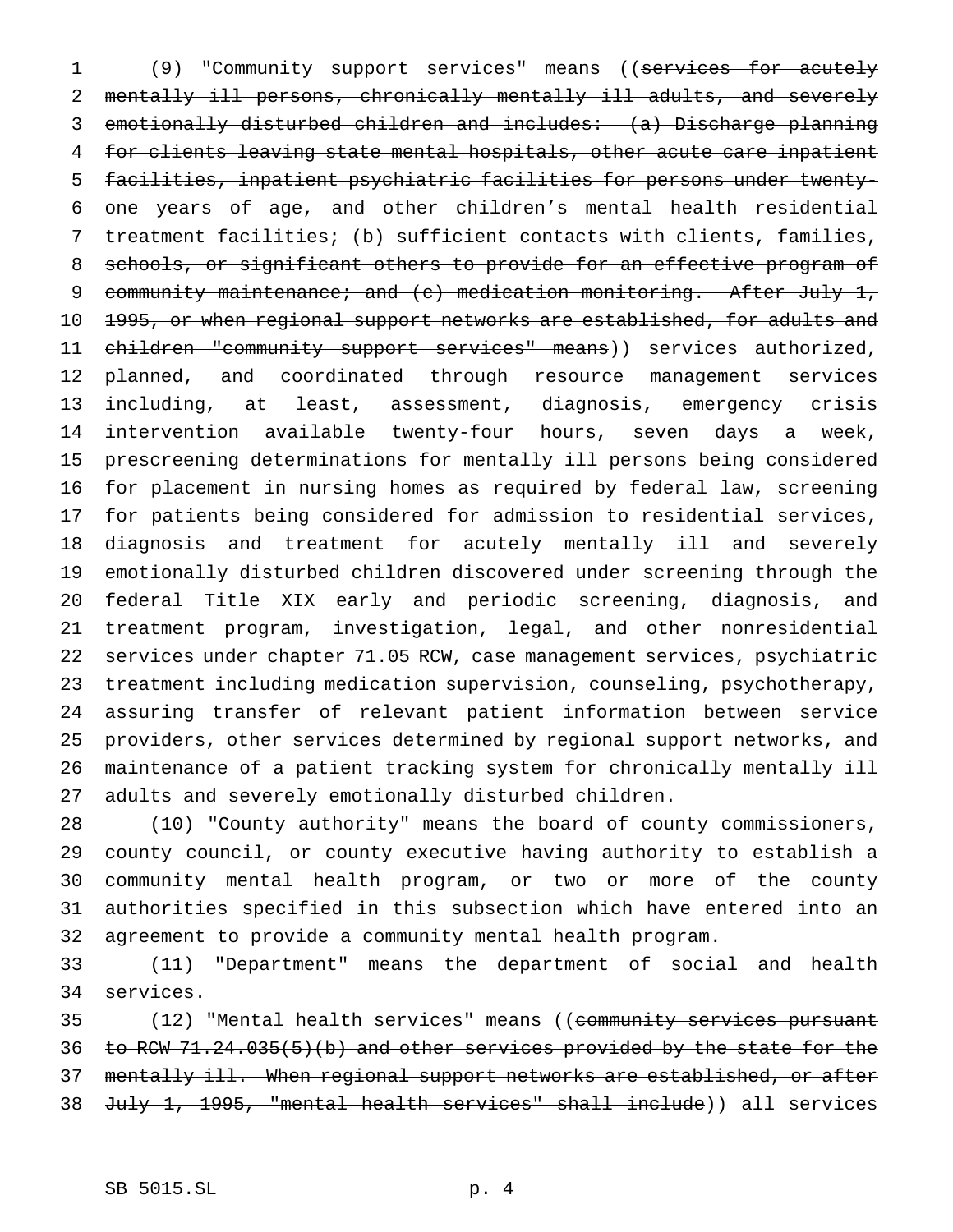1 provided by regional support networks and other services provided by the state for the mentally ill.

 (13) "Mentally ill persons" and "the mentally ill" mean persons and conditions defined in subsections (1), (5), (6), and (17) of this section.

 (14) "Regional support network" means a county authority or group of county authorities recognized by the secretary that enter into joint operating agreements to contract with the secretary pursuant to this chapter.

10 (15) "Residential services" means ((<del>a facility or distinct part</del> thereof which provides food and shelter, and may include treatment 12 services.

13 When regional support networks are established, or after July 1, 14 1995, for adults and children "residential services" means)) a complete range of residences and supports authorized by resource management services and which may involve a facility, a distinct part thereof, or services which support community living, for acutely mentally ill persons, chronically mentally ill adults, severely emotionally disturbed children, or seriously disturbed adults determined by the regional support network to be at risk of becoming acutely or chronically mentally ill. The services shall include at least evaluation and treatment services as defined in chapter 71.05 RCW, acute crisis respite care, long-term adaptive and rehabilitative care, and supervised and supported living services, and shall also include any residential services developed to service mentally ill persons in nursing homes. Residential services for children in out-of-home placements related to their mental disorder shall not include the costs of food and shelter, except for children's long-term residential facilities existing prior to January 1, 1991.

 (16) "Resource management services" mean the planning, coordination, and authorization of residential services and community support services administered pursuant to an individual service plan 33 for: (a) Acutely mentally ill adults and children $((-))$ : (b) 34 chronically mentally ill adults( $(\tau)$ ); (c) severely emotionally 35 disturbed children( $(\tau)$ ) *i* or  $(d)$  seriously disturbed adults determined 36 solely by ((the)) a regional support network ((at their sole 37 discretion)) to be at risk of becoming acutely or chronically mentally ill. Such planning, coordination, and authorization shall include mental health screening for children eligible under the federal Title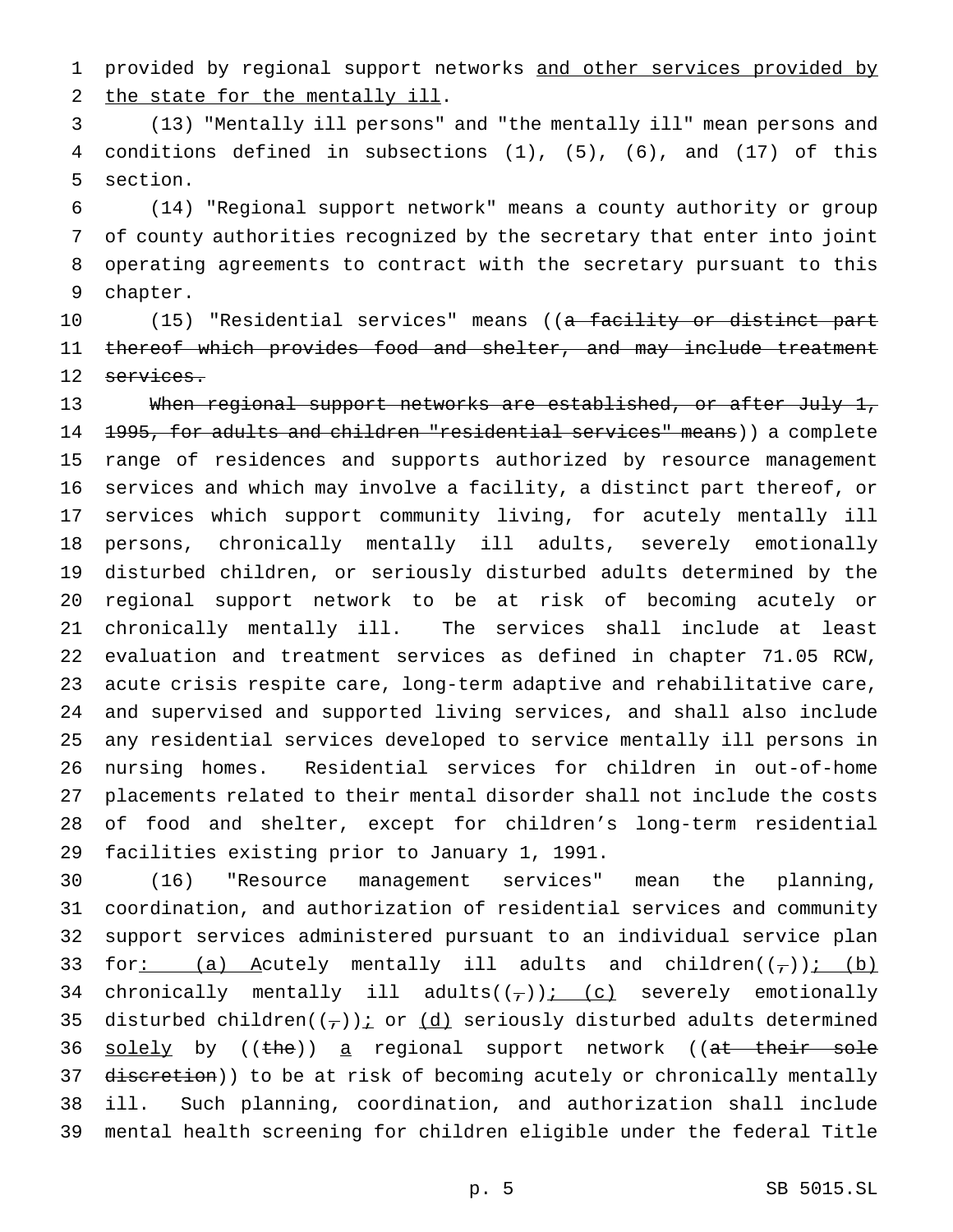XIX early and periodic screening, diagnosis, and treatment program. Resource management services include seven day a week, twenty-four hour a day availability of information regarding mentally ill adults' and children's enrollment in services and their individual service plan to county-designated mental health professionals, evaluation and treatment facilities, and others as determined by the regional support network.

7 (17) "Seriously disturbed person" means a person who:

8 (a) Is gravely disabled or presents a likelihood of serious harm to 9 himself or herself or others, or to the property of others, as a result 10 of a mental disorder as defined in chapter 71.05 RCW;

11 (b) Has been on conditional release status, or under a less 12 restrictive alternative order, at some time during the preceding two 13 years from an evaluation and treatment facility or a state mental 14 health hospital;

15 (c) Has a mental disorder which causes major impairment in several 16 areas of daily living;

17 (d) Exhibits suicidal preoccupation or attempts; or

 (e) Is a child diagnosed by a mental health professional, as 19 defined in ((RCW 71.05.020)) chapter 71.34 RCM, as experiencing a mental disorder which is clearly interfering with the child's functioning in family or school or with peers or is clearly interfering with the child's personality development and learning.

23 (18) "Secretary" means the secretary of social and health services. 24 (19) "State minimum standards" means minimum requirements 25 established by rules adopted by the secretary and necessary to 26 implement this chapter for: (a) ((Minimum requirements for)) Delivery 27 of mental health services ((as established by departmental rules and 28 necessary to implement this chapter, including but not limited to 29 <del>licensing service providers and services</del>)); (b) ((minimum service 30 requirements for)) licensed service providers for the provision of 31 mental health services ((as established by departmental rules pursuant 32 to chapter 34.05 RCW as necessary to implement this chapter, including, 33 but not limited to: Qualifications for staff providing services 34 directly to mentally ill persons; the intended result of each service; 35 and the rights and responsibilities of persons receiving mental health 36 services pursuant to this chapter) ); (c) ((minimum requirements for)) 37 residential services ((as established by the department in rule based 38 on clients' functional abilities and not solely on their diagnoses, 39 limited to health and safety, staff qualifications, and program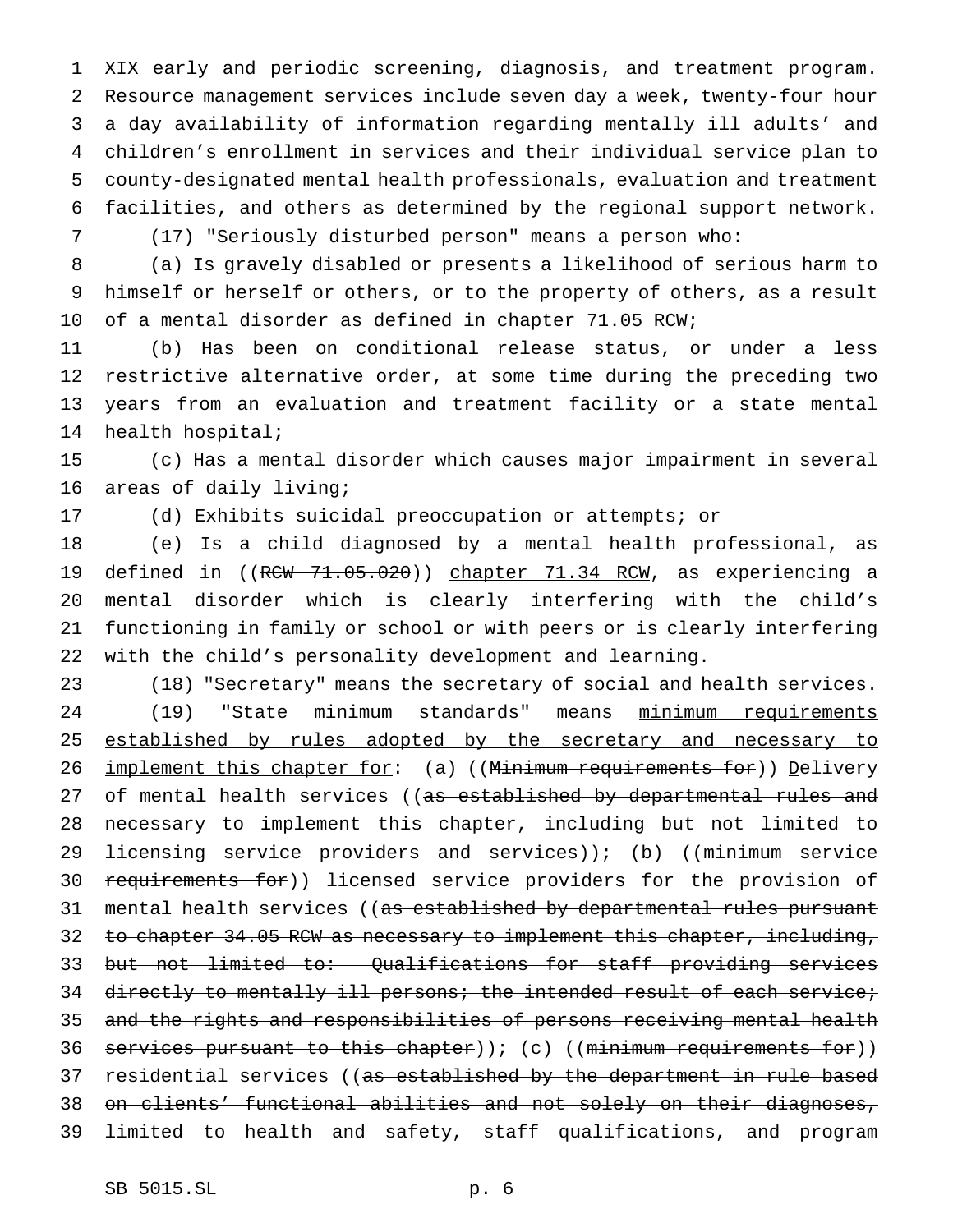outcomes. Minimum requirements for residential services are those developed in collaboration with consumers, families, counties, regulators, and residential providers serving the mentally ill. Minimum requirements encourage the development of broad-range residential programs, including integrated housing and cross-systems programs where appropriate, and do not unnecessarily restrict 7 programming flexibility)); and (d) ((minimum standards for)) community 8 support services and resource management services((, including at least qualifications for resource management services, client tracking 10 systems, and the transfer of patient information between service 11 providers)).

 (20) "Tribal authority," for the purposes of this section and RCW 71.24.300 only, means: The federally recognized Indian tribes and the major Indian organizations recognized by the secretary insofar as these organizations do not have a financial relationship with any regional support network that would present a conflict of interest.

 **Sec. 3.** RCW 71.24.030 and 1982 c 204 s 6 are each amended to read as follows:

19 The secretary is authorized((, pursuant to this chapter and the 20 rules promulgated to effectuate its purposes,)) to make grants to counties or combinations of counties in the establishment and operation of community mental health programs.

 **Sec. 4.** RCW 71.24.035 and 1998 c 245 s 137 are each amended to read as follows:

 (1) The department is designated as the state mental health authority.

 (2) The secretary may provide for public, client, and licensed service provider participation in developing the state mental health program.

 (3) The secretary shall provide for participation in developing the state mental health program for children and other underserved populations, by including representatives on any committee established to provide oversight to the state mental health program.

 (4) The secretary shall be designated as the county authority if a county fails to meet state minimum standards or refuses to exercise responsibilities under RCW 71.24.045.

(5) The secretary shall:

p. 7 SB 5015.SL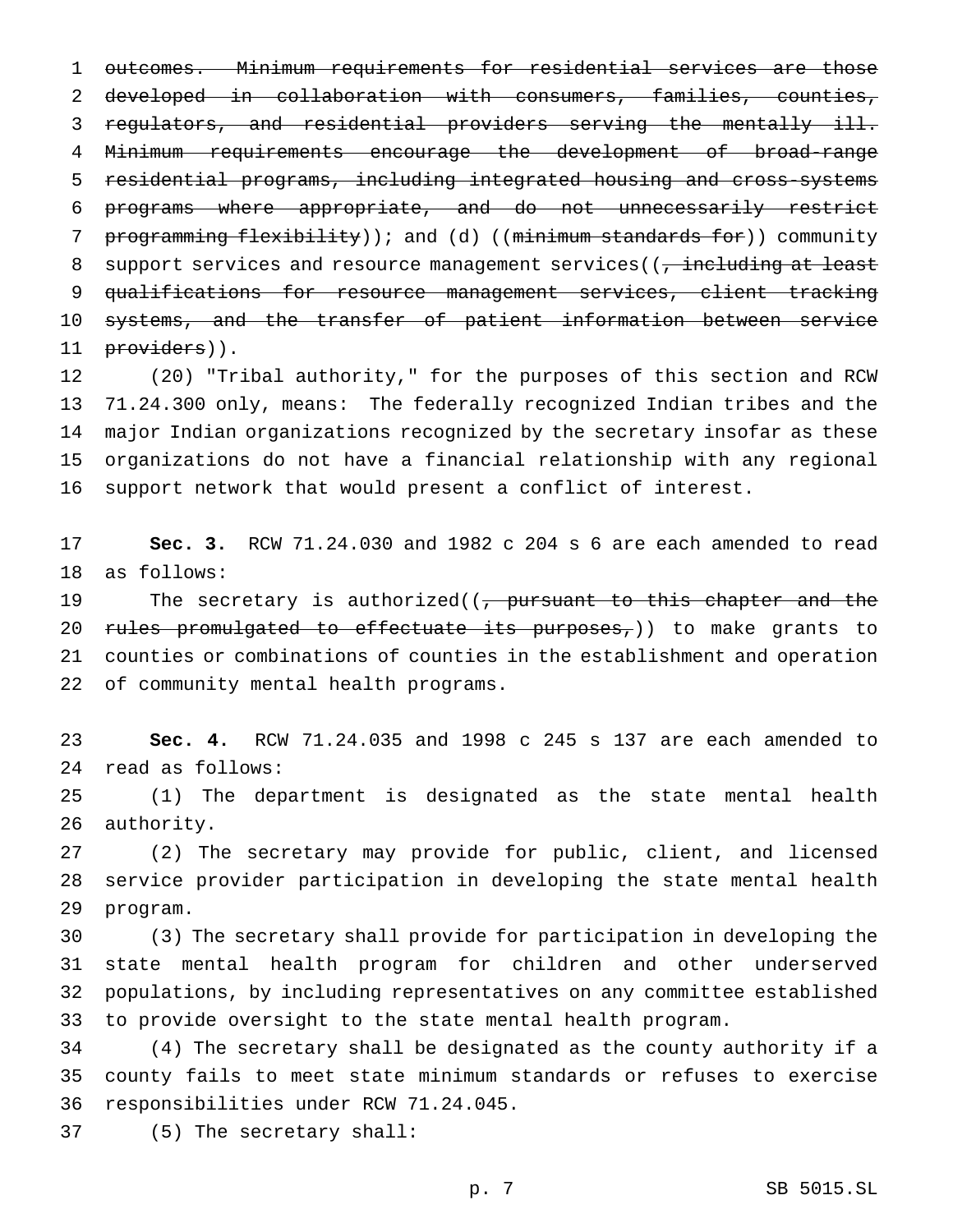(a) Develop a biennial state mental health program that incorporates county biennial needs assessments and county mental health service plans and state services for mentally ill adults and children. The secretary may also develop a six-year state mental health plan;

 (b) Assure that any county community mental health program provides access to treatment for the county's residents in the following order of priority: (i) The acutely mentally ill; (ii) chronically mentally ill adults and severely emotionally disturbed children; and (iii) the seriously disturbed. Such programs shall provide:

(A) Outpatient services;

(B) Emergency care services for twenty-four hours per day;

 (C) Day treatment for mentally ill persons which includes training in basic living and social skills, supported work, vocational rehabilitation, and day activities. Such services may include therapeutic treatment. In the case of a child, day treatment includes age-appropriate basic living and social skills, educational and prevocational services, day activities, and therapeutic treatment;

 (D) Screening for patients being considered for admission to state mental health facilities to determine the appropriateness of admission;

 (E) Employment services, which may include supported employment, transitional work, placement in competitive employment, and other work- related services, that result in mentally ill persons becoming engaged in meaningful and gainful full or part-time work. Other sources of funding such as the division of vocational rehabilitation may be utilized by the secretary to maximize federal funding and provide for 26 integration of services;

(F) Consultation and education services; and

28 (G) Community support services;

 (c) Develop and adopt rules establishing state minimum standards 30 for the delivery of mental health services pursuant to section 5 of 31 this act including, but not limited to:

(i) Licensed service providers;

(ii) Regional support networks; and

 (iii) Residential and inpatient services, evaluation and treatment services and facilities under chapter 71.05 RCW, resource management services, and community support services;

 (d) Assure that the special needs of minorities, the elderly, disabled, children, and low-income persons are met within the priorities established in this section;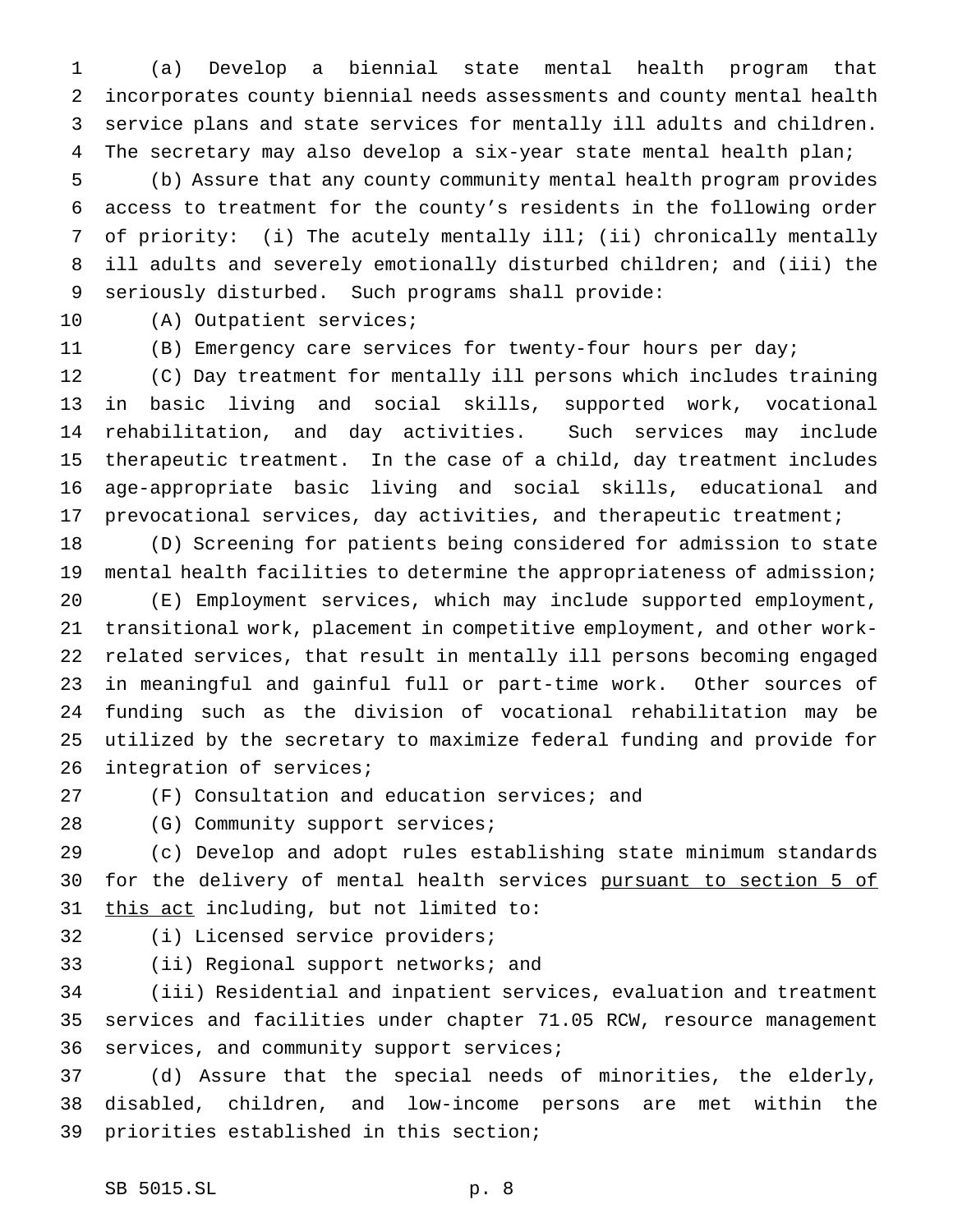(e) Establish a standard contract or contracts, consistent with state minimum standards, which shall be used by the counties;

 (f) Establish, to the extent possible, a standardized auditing procedure which minimizes paperwork requirements of county authorities and licensed service providers;

 (g) Develop and maintain an information system to be used by the 7 state, counties, and regional support networks ((when they are 8 established which shall)) that includes a tracking method which allows the department and regional support networks to identify mental health clients' participation in any mental health service or public program on an immediate basis. The information system shall not include individual patient's case history files. Confidentiality of client information and records shall be maintained as provided in this chapter and in RCW 71.05.390, 71.05.400, 71.05.410, 71.05.420, 71.05.430, and 15 71.05.440((- The system shall be fully operational no later than 16 January 1, 1993: PROVIDED, HOWEVER, That when a regional support network is established, the department shall have an operational 18 interim tracking system for that network that will be adequate for the regional support network to perform its required duties under this  $chapter)$ ;

(h) License service providers who meet state minimum standards;

 (i) Certify regional support networks that meet state minimum standards;

 (j) Periodically inspect certified regional support networks and licensed service providers at reasonable times and in a reasonable 26 manner;  $((and))$ 

 (k) Fix fees to be paid by evaluation and treatment centers to the 28 secretary for the required inspections;

 (l) Monitor and audit counties, regional support networks, and licensed service providers as needed to assure compliance with 31 contractual agreements authorized by this chapter; and

32 (m) ((Prior to September 1, 1989,)) Adopt such rules as are necessary to implement the department's responsibilities under this 34 chapter ((pursuant to chapter 34.05 RCW: PROVIDED, That such rules shall be submitted to the appropriate committees of the legislature for 36 review and comment prior to adoption; and

 (n) Beginning July 1, 1989, and continuing through July 1, 1993, 38 track by region and county the use and cost of state hospital and local evaluation and treatment facilities for seventy-two hour detention,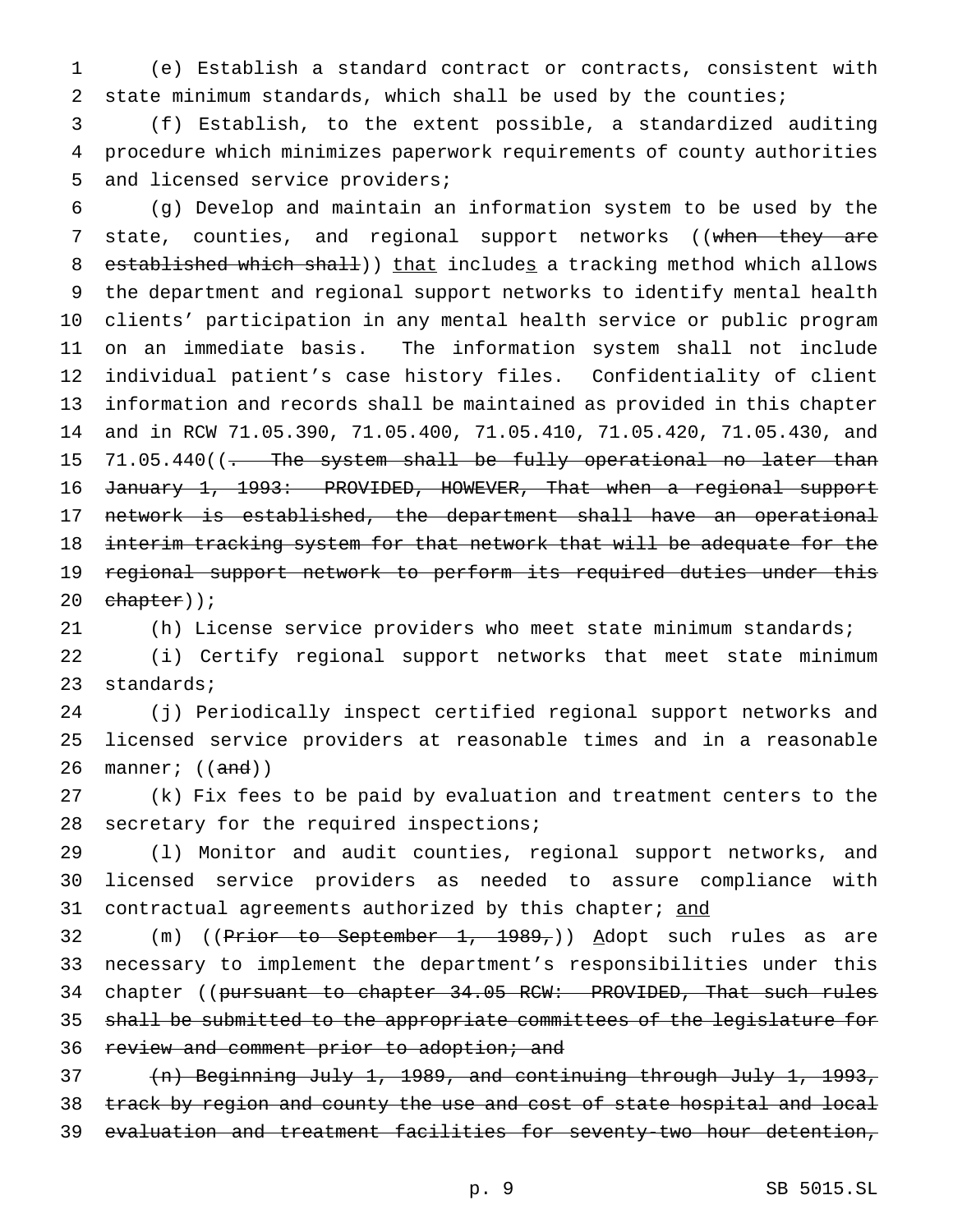fourteen, ninety, and one hundred eighty day commitments pursuant to chapter 71.05 RCW, voluntary care in state hospitals, and voluntary community inpatient care covered by the medical assistance program. Service use and cost reports shall be provided to regions in a timely fashion at six-month intervals)).

 (6) The secretary shall use available resources ((appropriated specifically for community mental health programs only for programs 8 under RCW 71.24.045. After July 1, 1995, or when regional support 9 networks are established, available resources may be used)) only for regional support networks.

 (7) Each certified regional support network and licensed service provider shall file with the secretary, on request, such data, statistics, schedules, and information as the secretary reasonably requires. A certified regional support network or licensed service provider which, without good cause, fails to furnish any data, statistics, schedules, or information as requested, or files fraudulent reports thereof, may have its certification or license revoked or suspended.

 (8) The secretary may suspend, revoke, limit, or restrict a certification or license, or refuse to grant a certification or license 21 for failure to conform to: (a) The law( $(\tau)$ ); (b) applicable rules and 22 regulations((<del>, or</del>)); (c) applicable standards(( $_{\tau}$ ))<u>;</u> or ((failure to 23 meet the)) (d) state minimum standards ((established pursuant to this 24 section)).

 (9) The superior court may restrain any regional support network or service provider from operating without certification or a license or any other violation of this section. The court may also review, pursuant to procedures contained in chapter 34.05 RCW, any denial, suspension, limitation, restriction, or revocation of certification or license, and grant other relief required to enforce the provisions of this chapter.

 (10) Upon petition by the secretary, and after hearing held upon reasonable notice to the facility, the superior court may issue a warrant to an officer or employee of the secretary authorizing him or her to enter at reasonable times, and examine the records, books, and accounts of any regional support network or service provider refusing to consent to inspection or examination by the authority.

38 (11) ((The secretary shall adopt such rules as may be necessary to 39 effectuate the intent and purposes of this chapter, which shall include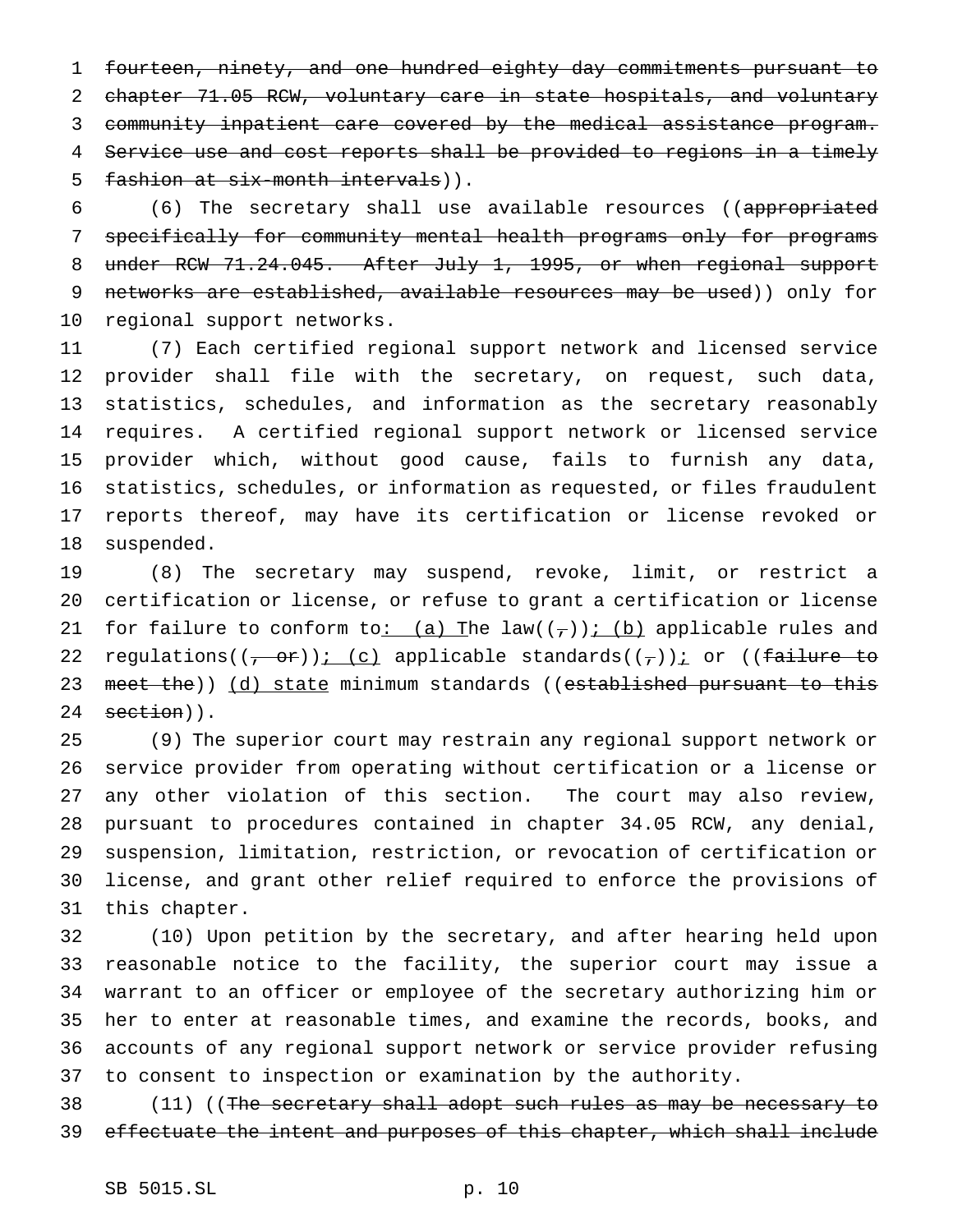1 but not be limited to certification and licensing and other action

2 relevant to certifying regional support networks and licensing service

3 providers.

4 (12))) Notwithstanding the existence or pursuit of any other 5 remedy, the secretary may( $\frac{1}{2}$  in the manner provided by law, upon the 6 advice of the attorney general who shall represent the secretary in the 7 proceedings, maintain)) file an action ((in the name of the state)) for 8 an injunction or other process against any person or governmental unit 9 to restrain or prevent the establishment, conduct, or operation of a 10 regional support network or service provider without certification or 11 a license under this chapter.

12  $((+13))$   $(12)$  The standards for certification of evaluation and 13 treatment facilities shall include standards relating to maintenance of 14 good physical and mental health and other services to be afforded 15 persons pursuant to this chapter and chapters 71.05 and 71.34 RCW, and 16 shall otherwise assure the effectuation of the purposes ((and intent of 17 this)) of these chapters ((and chapter 71.05 RCW)).

 $((+44))$   $(13)(a)$  The department, in consultation with affected parties, shall establish a distribution formula that reflects county needs assessments based on the number of persons who are acutely mentally ill, chronically mentally ill, severely emotionally disturbed 22 children, and seriously disturbed ((as defined in chapter 71.24 RCW)). The formula shall take into consideration the impact on counties of demographic factors in counties which result in concentrations of 25 priority populations as (( $defined$ )) set forth in subsection (( $+15$ )))  $(5)(b)$  of this section. These factors shall include the population 27 concentrations resulting from commitments under ((the involuntary 28 treatment  $act$ )) chapters 71.05 and 71.34 RCW(( $\tau$ )) to state psychiatric hospitals, as well as concentration in urban areas, at border crossings at state boundaries, and other significant demographic and workload 31 factors.

 (b) The formula shall also include a projection of the funding allocations that will result for each county, which specifies allocations according to priority populations, including the allocation for services to children and other underserved populations.

36 (( $(15)$  To supersede duties assigned under subsection  $(5)(a)$  and  $(b)$ 37 of this section, and to assure a county-based, integrated system of 38 care for acutely mentally ill adults and children, chronically mentally 39 ill adults, severely emotionally disturbed children, and seriously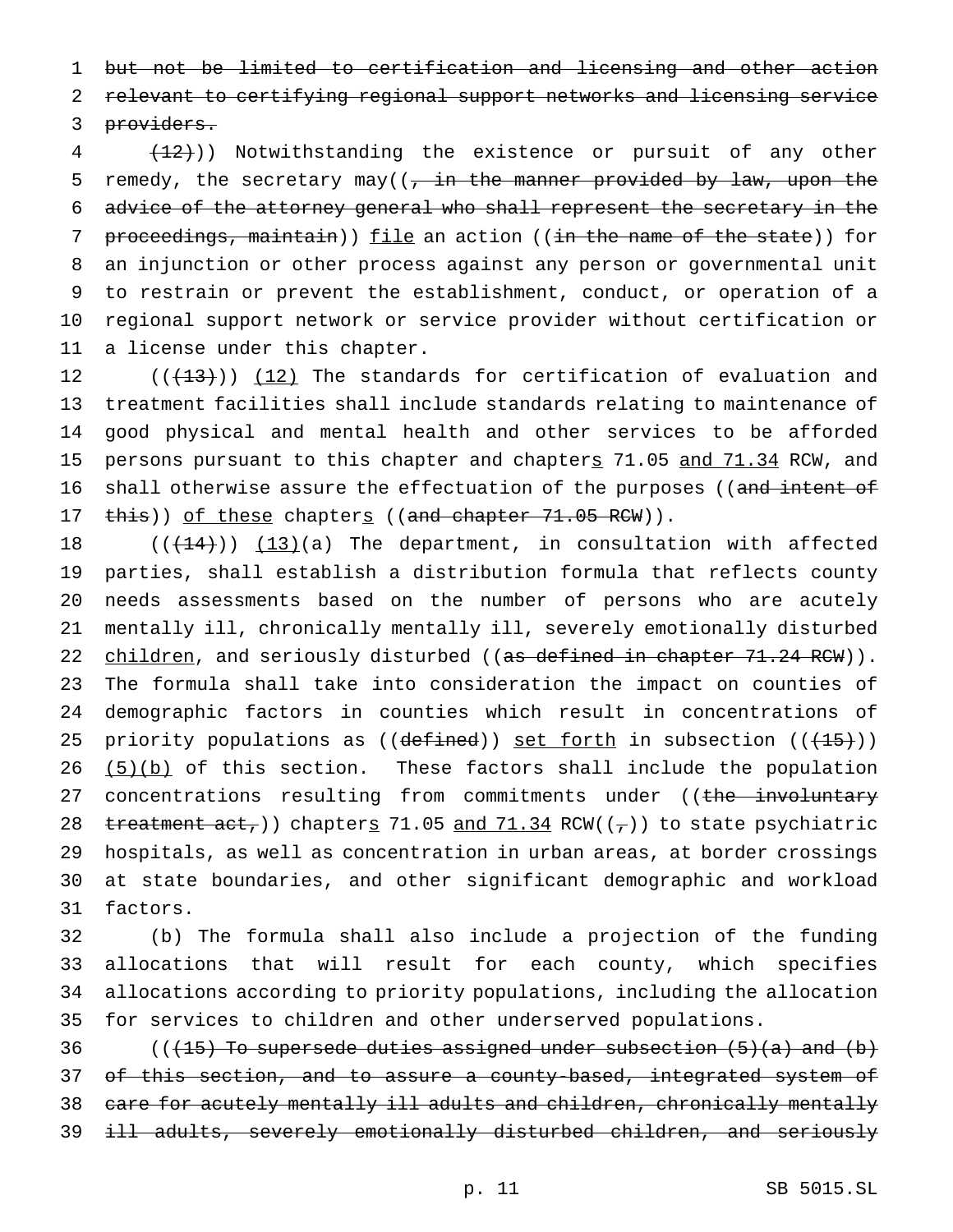disturbed adults and children who are determined by regional support networks at their sole discretion to be at risk of becoming acutely or chronically mentally ill, or severely emotionally disturbed, the secretary shall encourage the development of regional support networks as follows:

6 By December 1, 1989, the secretary shall recognize regional support 7 networks requested by counties or groups of counties.

8 All counties wishing to be recognized as a regional support network 9 on December 1, 1989, shall submit their intentions regarding 10 participation in the regional support networks by October 30, 1989, 11 along with preliminary plans. Counties wishing to be recognized as a 12 regional support network by January 1st of any year thereafter shall 13 submit their intentions by October 30th of the previous year along with 14 preliminary plans.))

15 (14) The secretary shall assume all duties assigned to the 16 nonparticipating counties under chapters 71.05, 71.34, and 71.24 RCW 17 ((on July 1, 1995)). Such responsibilities shall include those which 18 would have been assigned to the nonparticipating counties under 19 regional support networks.

20 The ((implementation of)) regional support networks, or the 21 secretary's assumption of all responsibilities under chapters 71.05, 22 71.34, and 71.24 RCW, shall be included in all state and federal plans 23 affecting the state mental health program including at least those 24 required by this chapter, the medicaid program, and P.L. 99-660. 25 Nothing in these plans shall be inconsistent with the intent and 26 requirements of this chapter.

27  $((16)$  By January 1, 1992, the secretary shall provide available 28 resources to regional support networks to operate freestanding 29 evaluation and treatment facilities or for regional support networks to 30 contract with local hospitals to assure access for regional support 31 network patients.

32  $(17)$ ))  $(15)$  The secretary shall:

33 (a) Disburse ((the first)) funds for the regional support networks 34 ((that are ready to begin implementation by January 1, 1990, or)) 35 within sixty days of approval of the biennial contract. The department 36 must either approve or reject the biennial contract within sixty days 37 of receipt.

38 (b) Enter into biennial contracts with regional support networks 39 ((to begin implementation between January 1, 1990, and March 1, 1990,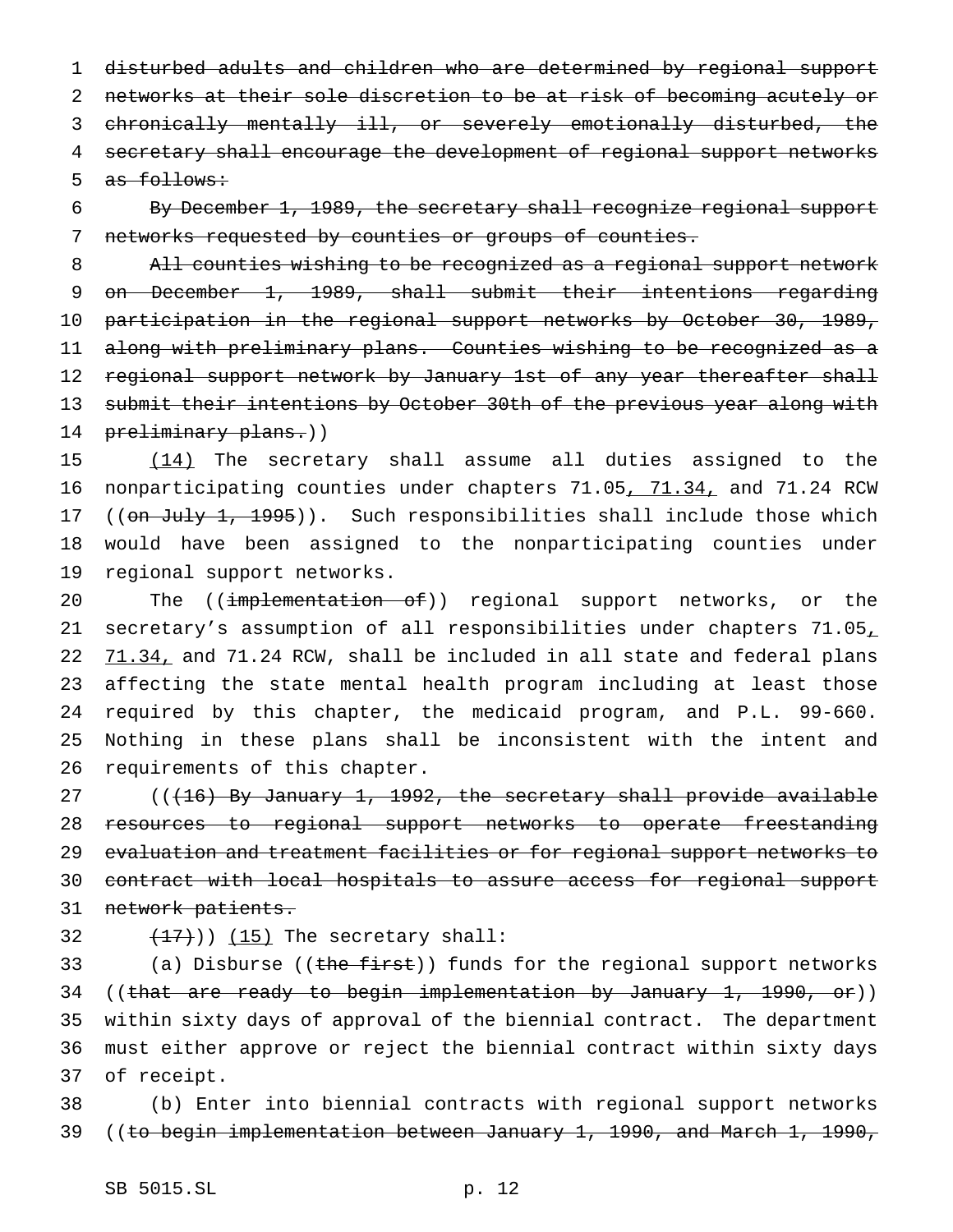1 and complete implementation by June 1995)). The contracts shall be consistent with available resources. No contract shall be approved that does not include progress toward meeting the goals of this chapter by taking responsibility for: (i) Short-term commitments; (ii) residential care; and (iii) emergency response systems.

6 (c) ((By July 1, 1993,)) Allocate one hundred percent of available 7 resources to the regional support networks ((created by January 1, 8 1990, in a single grant. Regional support networks created by January 9 1, 1991, shall receive a single block grant by July 1, 1993; regional 10 support networks created by January 1, 1992, shall receive a single 11 block grant by July 1, 1994; and regional support networks created by 12 January 1, 1993, shall receive a single block grant by July 1, 1995. 13 The grants shall include funds currently provided for all residential 14 services, all services pursuant to chapter 71.05 RCW, and all community 15 support services and shall be distributed in accordance with a formula 16 submitted to the legislature by January 1, 1993,)) in accordance with 17 subsection  $((+14))$   $(13)$  of this section.

18 (d) ((By January 1, 1990, allocate available resources to regional 19 support networks for community support services, resource management 20 services, and residential services excluding evaluation and treatment 21 facilities provided pursuant to chapter 71.05 RCW in a single grant 22 using the distribution formula established in subsection (14) of this 23 section.

 (e) By March 1, 1990, or within sixty days of approval of the 25 contract continuing through July 1, 1993, provide grants as specifically appropriated by the legislature to regional support networks for evaluation and treatment facilities for persons detained or committed for periods up to seventeen days according to chapter 29 71.05 RCW. For regional support networks created by January 1, 1993, provide grants as specifically appropriated by the legislature to regional support networks for evaluation and treatment facilities for persons detained or committed for periods up to seventeen days 33 according to chapter 71.05 RCW through July 1, 1995.

 $(34 + f)$ ) Notify regional support networks of their allocation of 35 available resources at least sixty days prior to the start of a new 36 biennial contract period.

 $37$  (( $\left(\frac{1}{9}\right)$ ) <u>(e)</u> Deny funding allocations to regional support networks 38 based solely upon formal findings of noncompliance with the terms of 39 the regional support network's contract with the department. Written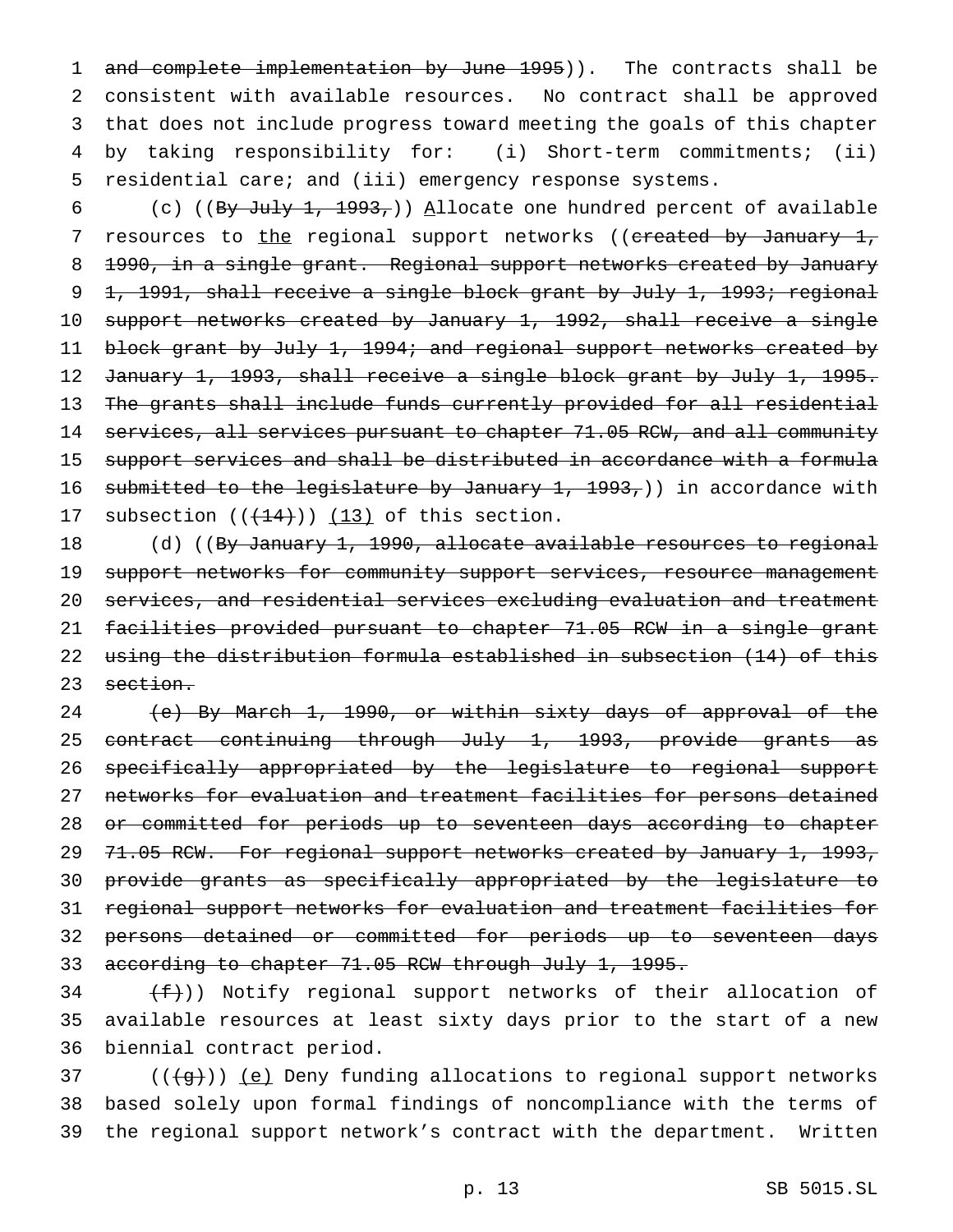notice and at least thirty days for corrective action must precede any such action. In such cases, regional support networks shall have full rights to appeal under chapter 34.05 RCW.

 (( $\frac{h}{h}$ )) <u>(f)</u> Identify in its departmental biennial operating and capital budget requests the funds requested by regional support networks to implement their responsibilities under this chapter.

 (( $\overline{t}$ ) Contract to provide or, if requested, make grants to counties to provide technical assistance to county authorities or groups of county authorities to develop regional support networks.

10 (18))) (16) The department ((of social and health services)), in cooperation with the state congressional delegation, shall actively seek waivers of federal requirements and such modifications of federal regulations as are necessary to allow federal medicaid reimbursement for services provided by free-standing evaluation and treatment facilities certified under chapter 71.05 RCW. The department shall periodically report its efforts to the health care and corrections committee of the senate and the human services committee of the house of representatives.

 $((+19))$   $(17)$  The secretary shall establish a task force to examine the recruitment, training, and compensation of qualified mental health professionals in the community, which shall include the advantages and disadvantages of establishing a training academy, loan forgiveness program, or educational stipends offered in exchange for commitments of employment in mental health.

 NEW SECTION. **Sec. 5.** A new section is added to chapter 71.24 RCW to read as follows:

 (1) The secretary shall by rule establish state minimum standards for licensed service providers and services.

 (2) Minimum standards for licensed service providers shall, at a minimum, establish: Qualifications for staff providing services directly to mentally ill persons, the intended result of each service, and the rights and responsibilities of persons receiving mental health services pursuant to this chapter.

 (3) Minimum standards for residential services shall be based on clients' functional abilities and not solely on their diagnoses, limited to health and safety, staff qualifications, and program outcomes. Minimum standards for residential services shall be developed in collaboration with consumers, families, counties,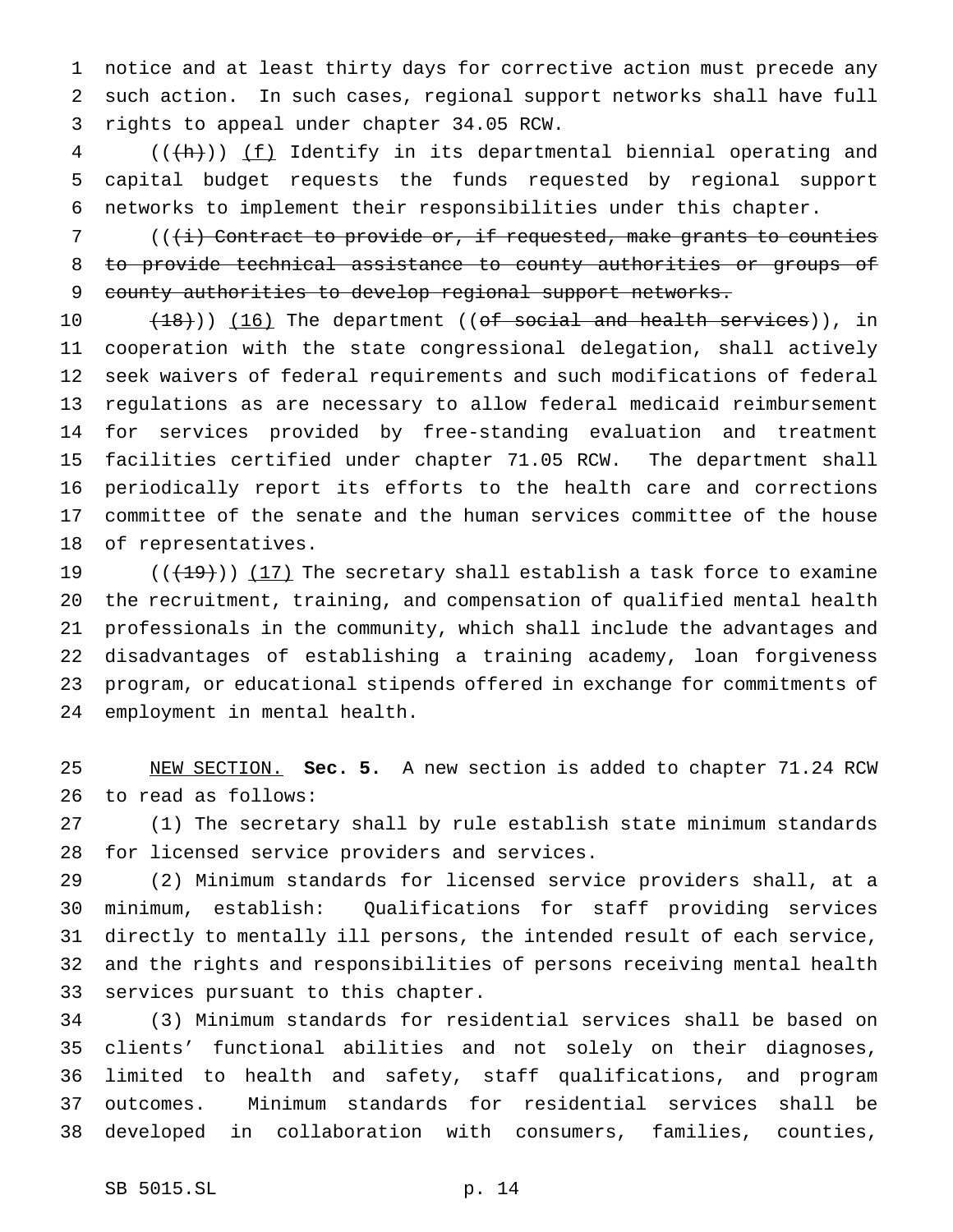regulators, and residential providers serving the mentally ill. The minimum standards shall encourage the development of broad-range residential programs, including integrated housing and cross-systems programs where appropriate, and shall not unnecessarily restrict programming flexibility.

 (4) Minimum standards for community support services and resource management services shall include at least qualifications for resource management services, client tracking systems, and the transfer of patient information between service providers.

 **Sec. 6.** RCW 71.24.049 and 1986 c 274 s 6 are each amended to read as follows:

12 By January ((1, 1987, and)) 1st of each odd-numbered year 13 ((thereafter)), the county authority shall identify: (1) The number of children in each priority group, as defined by this chapter, who are receiving mental health services funded in part or in whole under this chapter, (2) the amount of funds under this chapter used for children's mental health services, (3) an estimate of the number of unserved children in each priority group, and (4) the estimated cost of serving these additional children and their families.

 **Sec. 7.** RCW 71.24.110 and 1982 c 204 s 8 are each amended to read as follows:

22 ((Such)) An agreement for the establishment of a community mental 23 health program under RCW 71.24.100 may also provide:

 (1) For the joint supervision or operation of services and 25 facilities, or for the supervision or operation of service and facilities by one participating county under contract for the other participating counties; and

 (2) For such other matters as are necessary or proper to effectuate the purposes of this chapter.

 **Sec. 8.** RCW 71.24.220 and 1982 c 204 s 12 are each amended to read as follows:

 The secretary may withhold state grants in whole or in part for any community mental health program in the event of a failure to comply 34 with this chapter or ((regulations made)) the related rules adopted by 35 the department ((pursuant thereto relating to the community mental 36 health program or the administration thereof)).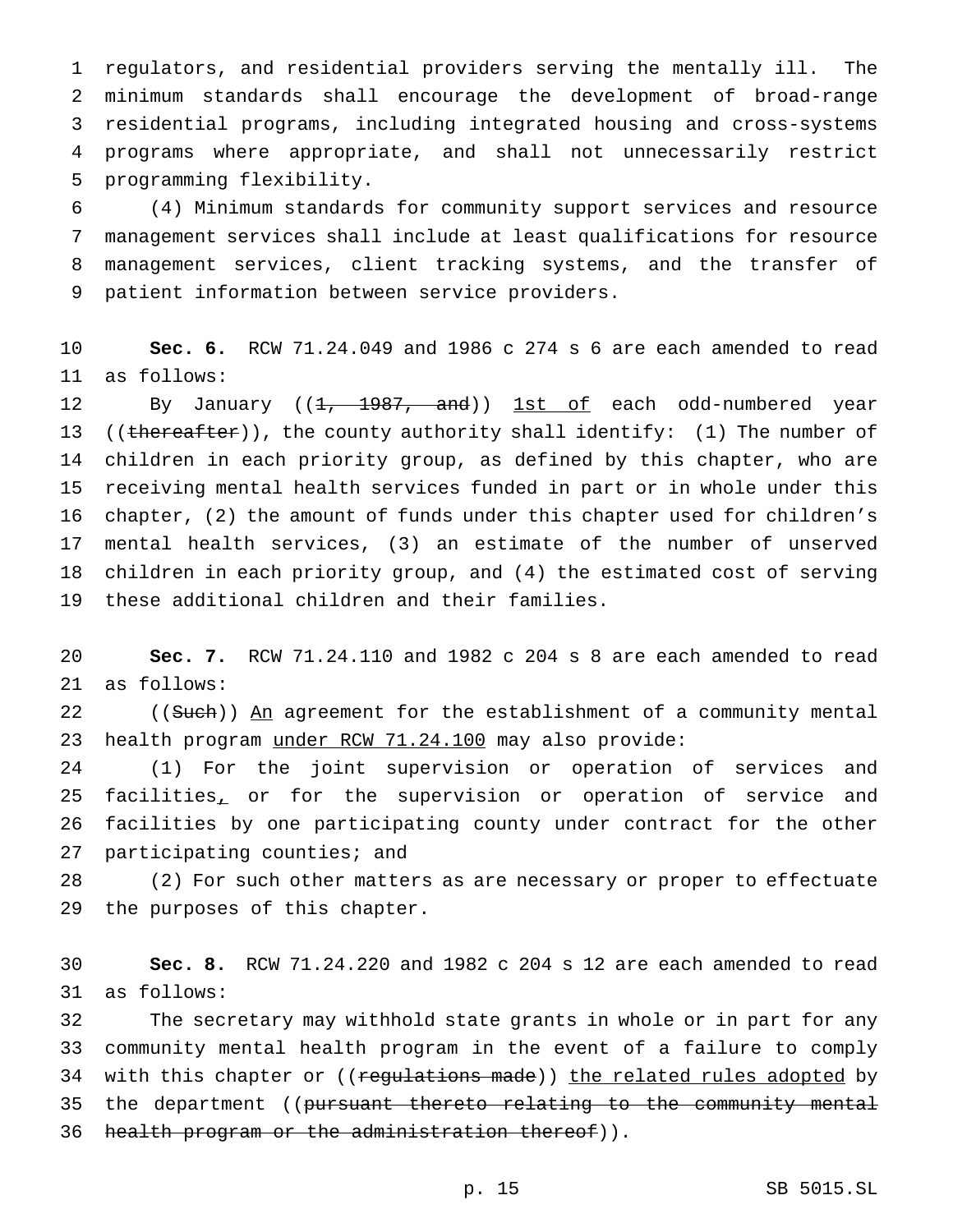**Sec. 9.** RCW 71.24.300 and 1994 c 204 s 2 are each amended to read as follows:

 A county authority or a group of county authorities whose combined population is no less than forty thousand may enter into a joint operating agreement to form a regional support network. Upon the request of a tribal authority or authorities within a regional support network the joint operating agreement or the county authority shall allow for the inclusion of the tribal authority to be represented as a party to the regional support network. The roles and responsibilities of the county and tribal authorities shall be determined by the terms of that agreement including a determination of membership on the governing board and advisory committees, the number of tribal representatives to be party to the agreement, and the provisions of law and shall assure the provision of culturally competent services to the tribes served. The state mental health authority may not determine the roles and responsibilities of county authorities as to each other under regional support networks by rule, except to assure that all duties required of regional support networks are assigned and that a single authority has final responsibility for all available resources and performance under the regional support network's contract with the secretary.

22 (1) Regional support networks shall ((within three months of 23 recognition)) submit an overall six-year operating and capital plan, timeline, and budget and submit progress reports and an updated two-year plan biennially thereafter, to assume within available 26 resources all of the following duties ((by July 1, 1995, instead of 27 those presently assigned to counties under RCW  $71.24.045(1)$ ):

 (a) Administer and provide for the availability of all resource management services, residential services, and community support services.

 (b) Administer and provide for the availability of all investigation, transportation, court-related, and other services provided by the state or counties pursuant to chapter 71.05 RCW.

34 (c) ((By July 1, 1993,)) Provide within the boundaries of each regional support network evaluation and treatment services for at least eighty-five percent of persons detained or committed for periods up to seventeen days according to chapter 71.05 RCW. Regional support networks with populations of less than one hundred fifty thousand may contract to purchase evaluation and treatment services from other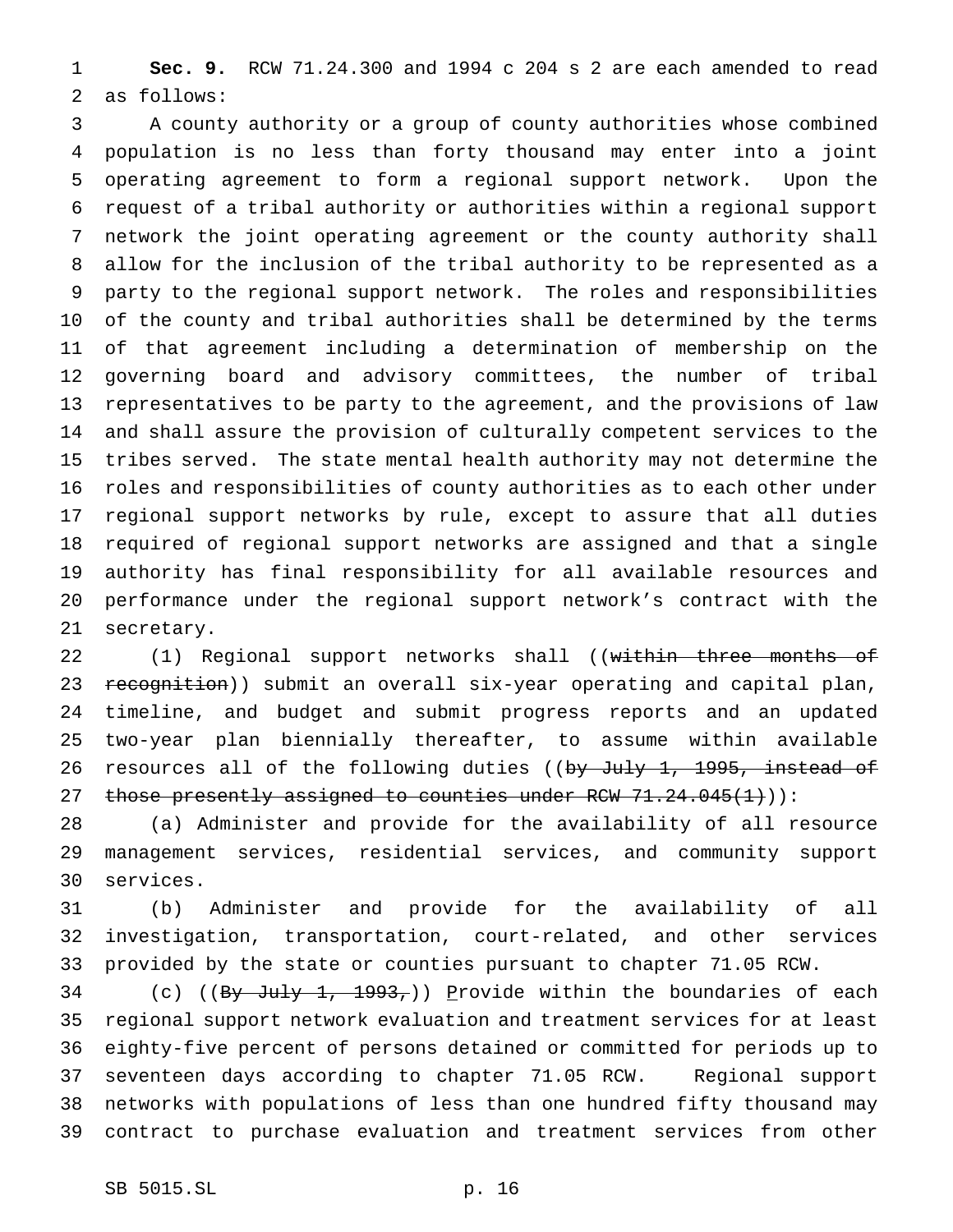networks. Insofar as the original intent of serving persons in the community is maintained, the secretary is authorized to approve exceptions on a case-by-case basis to the requirement to provide evaluation and treatment services within the boundaries of each regional support network. Such exceptions are limited to contracts 6 with neighboring or contiguous regions. ((For regional support 7 networks that are created after June 30, 1991, the requirements of  $(e)$ 8 of this subsection must be met by July 1, 1995.))

9 (d) ((By July 1, 1993,)) Administer a portion of funds appropriated by the legislature to house mentally ill persons in state institutions from counties within the boundaries of any regional support network, 12 with the exception of ((mentally ill offenders)) persons currently confined at, or under the supervision of, a state mental hospital 14 pursuant to chapter 10.77 RCW, and provide for the care of all persons needing evaluation and treatment services for periods up to seventeen days according to chapter 71.05 RCW in appropriate residential services, which may include state institutions. The regional support networks shall reimburse the state for use of state institutions at a rate equal to that assumed by the legislature when appropriating funds for such care at state institutions during the biennium when reimbursement occurs. The duty of a state hospital to accept persons for evaluation and treatment under chapter 71.05 RCW is limited by the responsibilities assigned to regional support networks under this 24 section. ((For regional support networks that are created after June 25 <del>30, 1991, the requirements of (d) of this subsection must be met by</del> 26 July 1, 1995.))

 (e) Administer and provide for the availability of all other mental health services, which shall include patient counseling, day treatment, consultation, education services, employment services as defined in RCW 71.24.035, and mental health services to children as provided in this chapter.

 (f) Establish standards and procedures for reviewing individual service plans and determining when that person may be discharged from resource management services.

 (2) Regional support networks shall assume all duties assigned to county authorities by this chapter and chapter 71.05 RCW.

 (3) A regional support network may request that any state-owned land, building, facility, or other capital asset which was ever purchased, deeded, given, or placed in trust for the care of the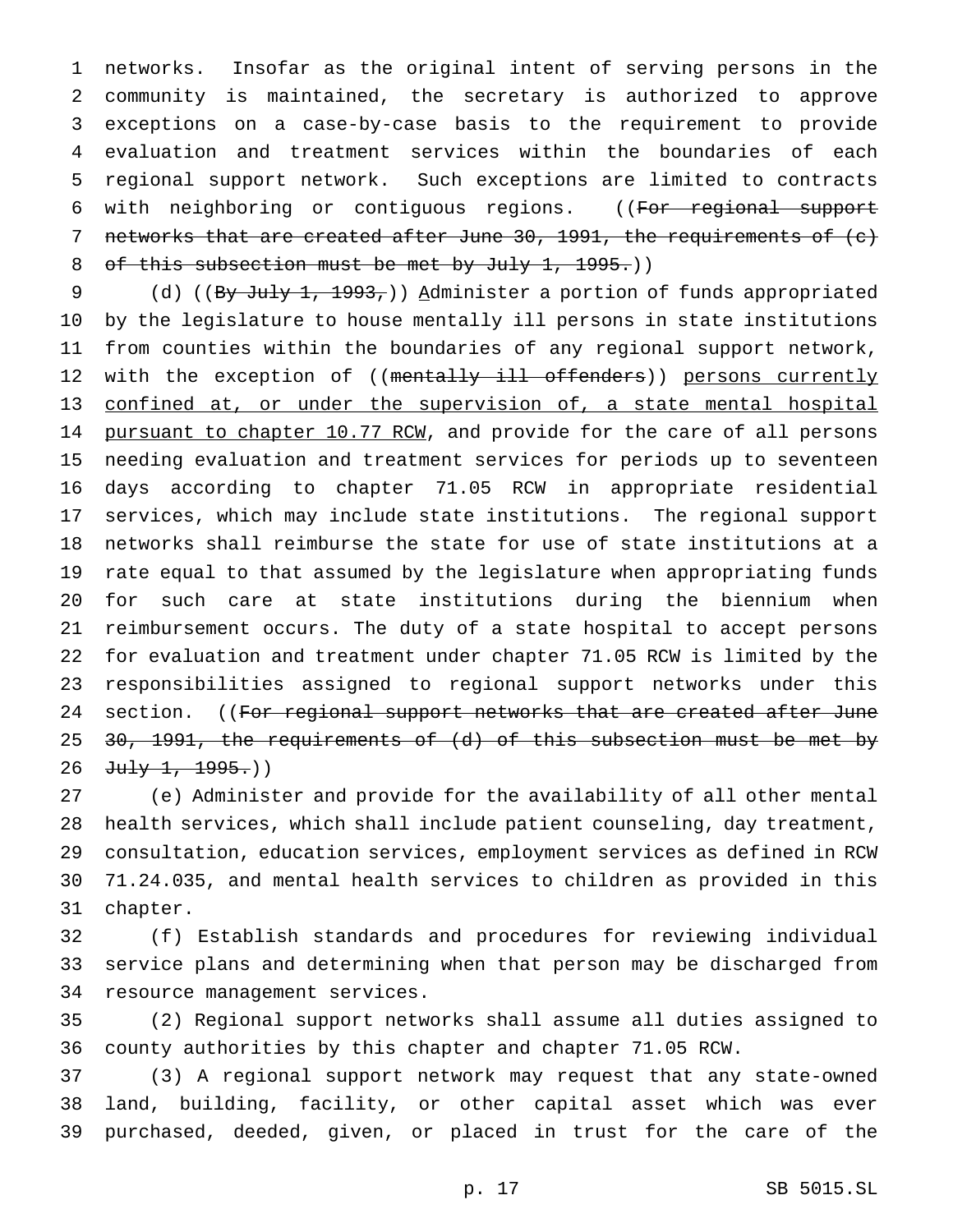mentally ill and which is within the boundaries of a regional support network be made available to support the operations of the regional support network. State agencies managing such capital assets shall give first priority to requests for their use pursuant to this chapter. (4) Each regional support network shall appoint a mental health advisory board which shall review and provide comments on plans and policies developed under this chapter. The composition of the board shall be broadly representative of the demographic character of the region and the mentally ill persons served therein. Length of terms of board members shall be determined by the regional support network.

 (5) Regional support networks shall assume all duties specified in their plans and joint operating agreements through biennial contractual agreements with the secretary. Such contracts may include agreements to provide periods of stable community living and work or other day activities for specific chronically mentally ill persons who have completed commitments at state hospitals on ninety-day or one hundred eighty-day civil commitments or who have been residents at state hospitals for no less than one hundred eighty days within the previous year. Periods of stable community living may involve acute care in local evaluation and treatment facilities but may not involve use of state hospitals.

 (6) Counties or groups of counties participating in a regional 23 support network are not subject to RCW  $71.24.045((\overline{7})\overline{7})$  ((The office of financial management shall consider information gathered in studies required in this chapter and information about the experience of other states to propose a mental health services administrative cost 27 <del>lid to the 1993 legislature which shall include administrative costs of</del> licensed service providers, the state psychiatric hospitals and the 29 department.))

30 (7) ((By November 1, 1991, and)) As part of each biennial plan 31 ((thereafter)), each regional support network shall establish and submit to the state, procedures and agreements to assure access to sufficient additional local evaluation and treatment facilities to meet the requirements of this chapter while reducing short-term admissions to state hospitals. These shall be commitments to construct and operate, or contract for the operation of, freestanding evaluation and treatment facilities or agreements with local evaluation and treatment facilities which shall include (a) required admission and treatment for short-term inpatient care for any person enrolled in community support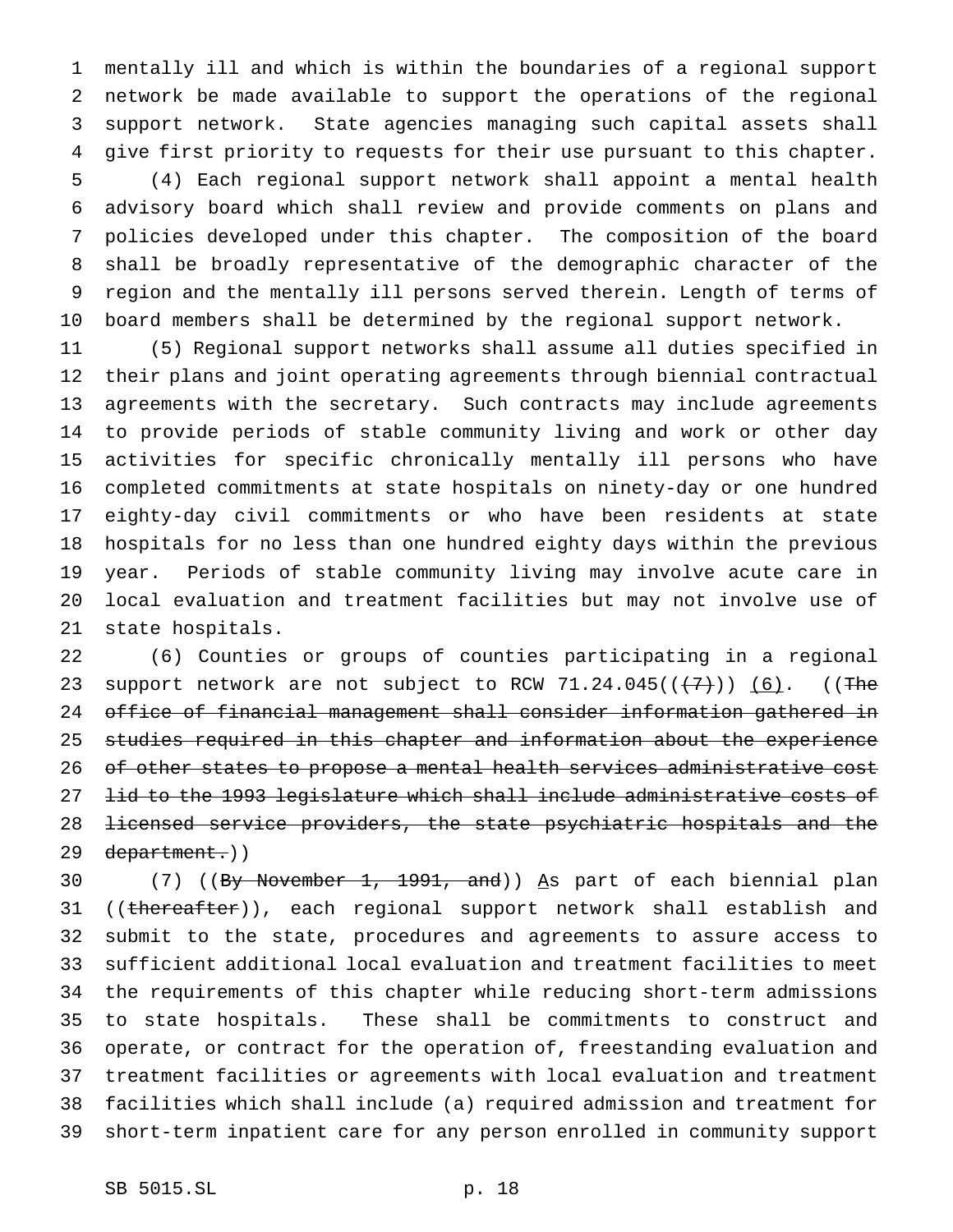or residential services, (b) discharge planning procedures, (c) limitations on admissions or transfers to state hospitals, (d) adequate psychiatric supervision, (e) prospective payment methods, and (f) contractual assurances regarding referrals to local evaluation and treatment facilities from regional support networks.

 (8) Regional support networks may receive technical assistance from the housing trust fund and may identify and submit projects for housing and housing support services to the housing trust fund established under chapter 43.185 RCW. Projects identified or submitted under this subsection must be fully integrated with the regional support network six-year operating and capital plan, timeline, and budget required by subsection (1) of this section.

 **Sec. 10.** RCW 71.24.400 and 1995 c 96 s 1 are each amended to read as follows:

 The legislature finds that the current complex set of federal, state, and local rules and regulations, audited and administered at multiple levels, which affect the community mental health service delivery system, focus primarily on the process of providing mental health services and do not sufficiently address consumer and system 20 outcomes.  $((To this extent) )$  The legislature finds that the  $((intent$ 21 of)) department and the community mental health service delivery system must make ongoing efforts to achieve the purposes set forth in RCW 71.24.015 related to reduced administrative layering, duplication, and 24 reduced administrative costs ((need much more aggressive action)).

 **Sec. 11.** RCW 71.24.405 and 1995 c 96 s 2 are each amended to read as follows:

27 The department ((<del>of social and health services</del>)) shall establish a single comprehensive and collaborative project within regional support networks and with local mental health service providers aimed at creating innovative and streamlined community mental health service delivery systems, in order to carry out the purposes set forth in RCW 71.24.400 and to capture the diversity of the community mental health service delivery system.

The project must accomplish the following:

 (1) Identification, review, and cataloging of all rules, regulations, duplicative administrative and monitoring functions, and other requirements that currently lead to inefficiencies in the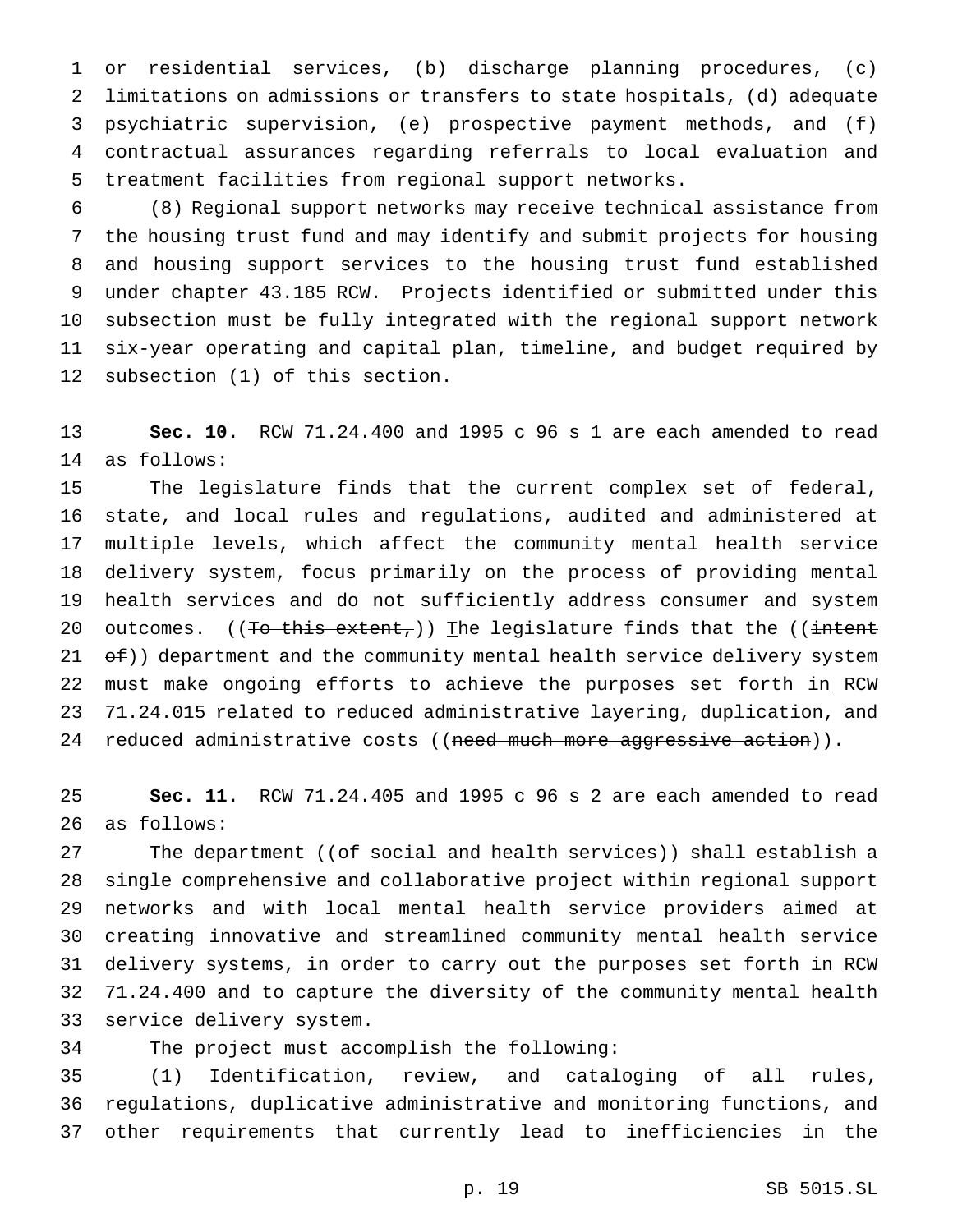community mental health service delivery system and, if possible, 2 eliminate the requirements;

 (2) The systematic and incremental development of a single system of accountability for all federal, state, and local funds provided to the community mental health service delivery system. Systematic efforts should be made to include federal and local funds into the single system of accountability;

 (3) The elimination of process regulations and related contract and reporting requirements. In place of the regulations and requirements, a set of outcomes for mental health adult and children clients according to chapter 71.24 RCW must be used to measure the performance of mental health service providers and regional support networks. Such outcomes shall focus on stabilizing out-of-home and hospital care, increasing stable community living, increasing age-appropriate activities, achieving family and consumer satisfaction with services, and system efficiencies;

 (4) Evaluation of the feasibility of contractual agreements between the department of social and health services and regional support networks and mental health service providers that link financial incentives to the success or failure of mental health service providers and regional support networks to meet outcomes established for mental health service clients;

 (5) The involvement of mental health consumers and their representatives in the pilot projects. Mental health consumers and their representatives will be involved in the development of outcome standards for mental health clients and other related aspects of the pilot projects; and

 (6) An independent evaluation component to measure the success of the projects.

 **Sec. 12.** RCW 71.24.415 and 1995 c 96 s 3 are each amended to read as follows:

 To carry out the purposes specified in RCW 71.24.400, the 33 department ((of social and health services)) is encouraged to utilize 34 its authority to ((immediately)) eliminate any unnecessary rules, regulations, standards, or contracts, to immediately eliminate duplication of audits or any other unnecessarily duplicated functions, and to seek any waivers of federal or state rules or regulations necessary to achieve the purpose of streamlining the community mental